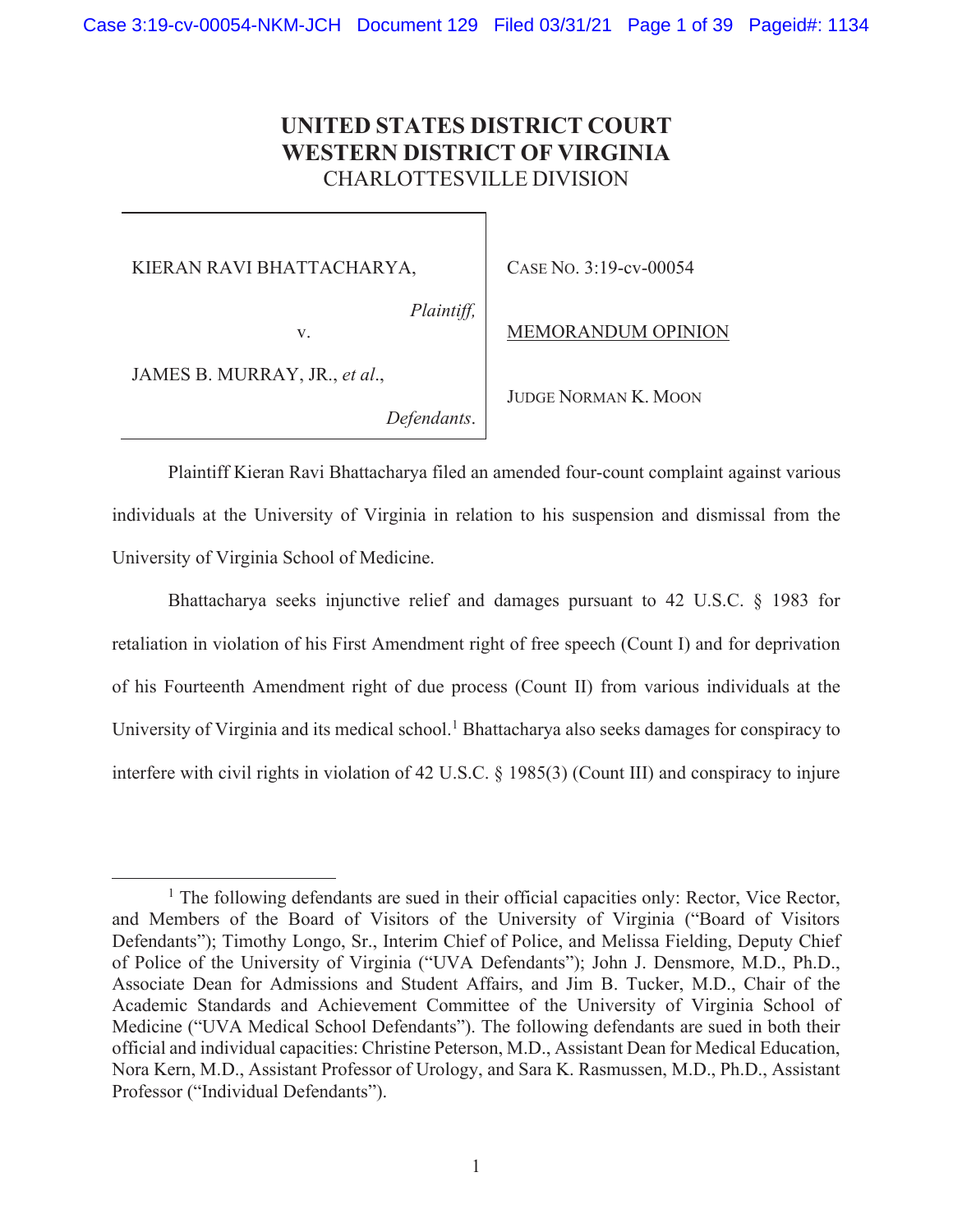him in his trade, business, and profession under Virginia Code  $\S$  18.2-499 (Count IV) from the Individual Defendants in their official and individual capacities.

Defendants<sup>2</sup> filed a motion to dismiss for failure to state a claim pursuant to Federal Rule of Civil Procedure 12(b)(6). Dkt. 112. The Court will grant Defendants' motion to dismiss Counts II, III, and IV, but will deny Defendants' motion to dismiss Count I.

# **I. ALLEGED FACTUAL BACKGROUND**

For the purposes of ruling on Defendants' motion to dismiss, the Court accepts as true the following allegations set forth in the amended complaint and attached exhibits.

# **A. The October 25 Microaggression Panel Discussion**

On October 25, 2018, Bhattacharya—then a second-year medical student at the University

of Virginia School of Medicine ("UVA Medical School")—attended a panel discussion on

"microaggressions." Dkt. 33 ¶ 3. During the event, UVA Professor Beverly Colwell Adams, Ph.D.,

gave a roughly seventeen-minute presentation about her research on microaggressions, and

Bhattacharya asked Adams some questions. *Id.* The exchange began:

- Bhattacharya: Hello. Thank you for your presentation. I had a few questions just to clarify your definition of microaggressions. Is it a requirement, to be a victim of microaggression, that you are a member of a marginalized group?
- Adams: Very good question. And no. And no-
- Bhattacharya: But in the definition, it just said you have to be a member of a marginalized group—in the definition you just provided in the last slide. So that's contradictory.
- Adams: What I had there is kind of the generalized definition. In fact, I extend it beyond that. As you see, I extend it to any marginalized group, and sometimes it's not a marginalized group. There are examples that you would think maybe not fit, such as body size,

 $2$  Defendants are all represented by the Attorney General of Virginia and have filed a joint motion to dismiss.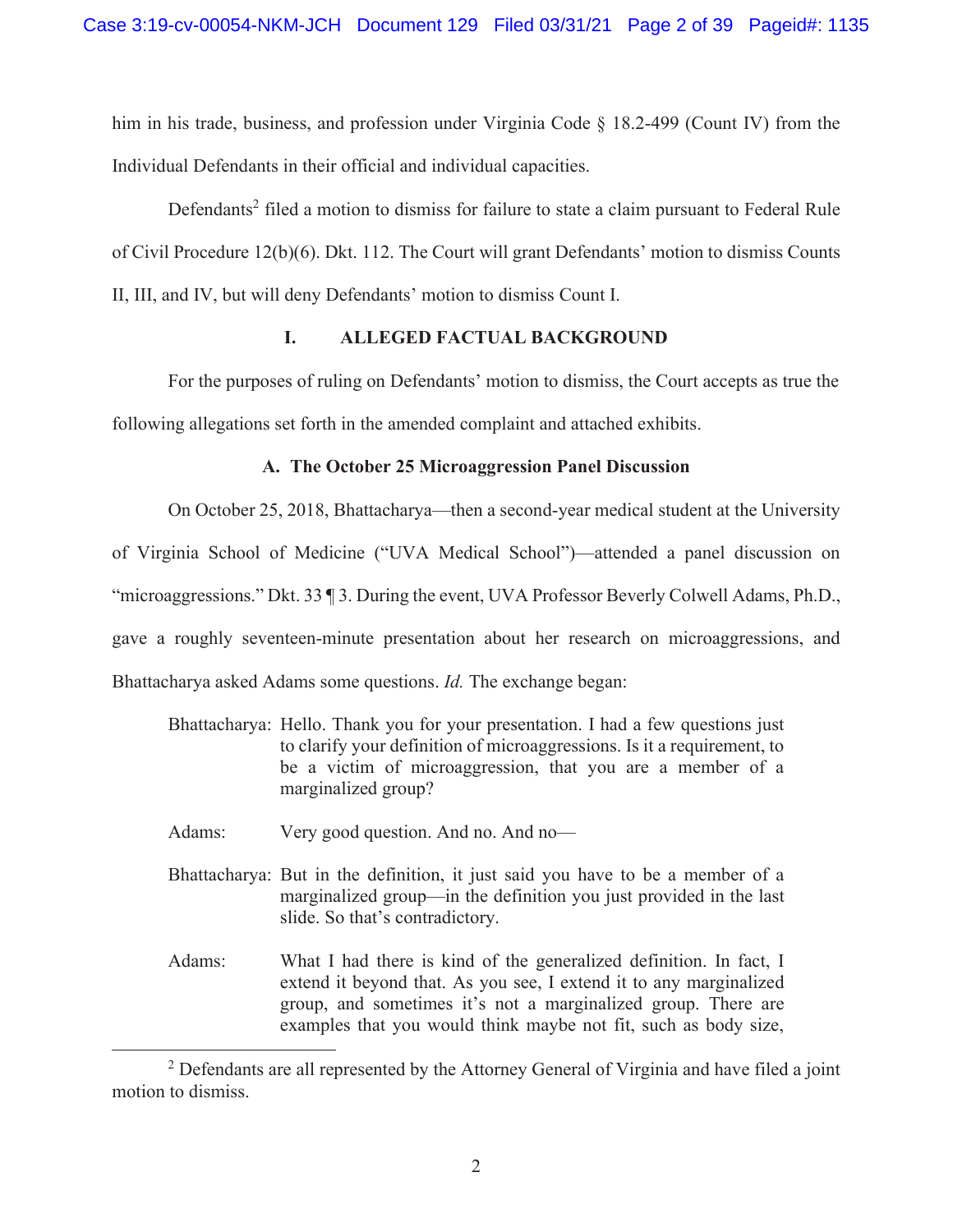height, [or] weight. And if that is how you would like to see me expand it, yes, indeed, that's how I do.

- Bhattacharya: Yeah, follow-up question. Exactly how do you define marginalized and who is a marginalized group? Where does that go? I mean, it seems extremely nonspecific.
- Adams: And—that's intentional. That's intentional to make it more nonspecific . . . .

Dkt. 33-2 (audio recording of panel discussion).

After the initial exchange, Bhattacharya challenged Adams's definition of microaggression. He argued against the notion that "the person who is receiving the microaggressions somehow knows the intention of the person who made it," and he expressed concern that "a microaggression is entirely dependent on how the person who's receiving it is reacting." *Id.* He continued his critique of Adams's work, saying, "The evidence that you provided—and you said you've studied this for years—which is just one anecdotal case—I mean do you have, did you study anything else about microaggressions that you know in the last few years?" *Id.* After Adams responded to Bhattacharya's third question, he asked an additional series of questions: "So, again, what is the basis for which you're going to tell someone that they've committed a microaggression? . . . Where are you getting this basis from? How are you studying this, and collecting evidence on this, and making presentations on it?" *Id.*; *see also* Dkt. 33 ¶ 56.

 At that point, Assistant Professor Sara Rasmussen, a fellow panelist who helped organize the event, responded, "OK, I'll take that. And I think that we should make sure to open up the floor to lots of people for questions." Dkts. 33-2; 33 ¶ 4. Bhattacharya agreed, "Of course, yeah." Dkt. 33-2. Rasmussen then told a story about how her former peers and colleagues had subjected her to "harmless jokes" and microaggressions related to stereotypes about those who come from rural states, as she did. *Id.* She concluded: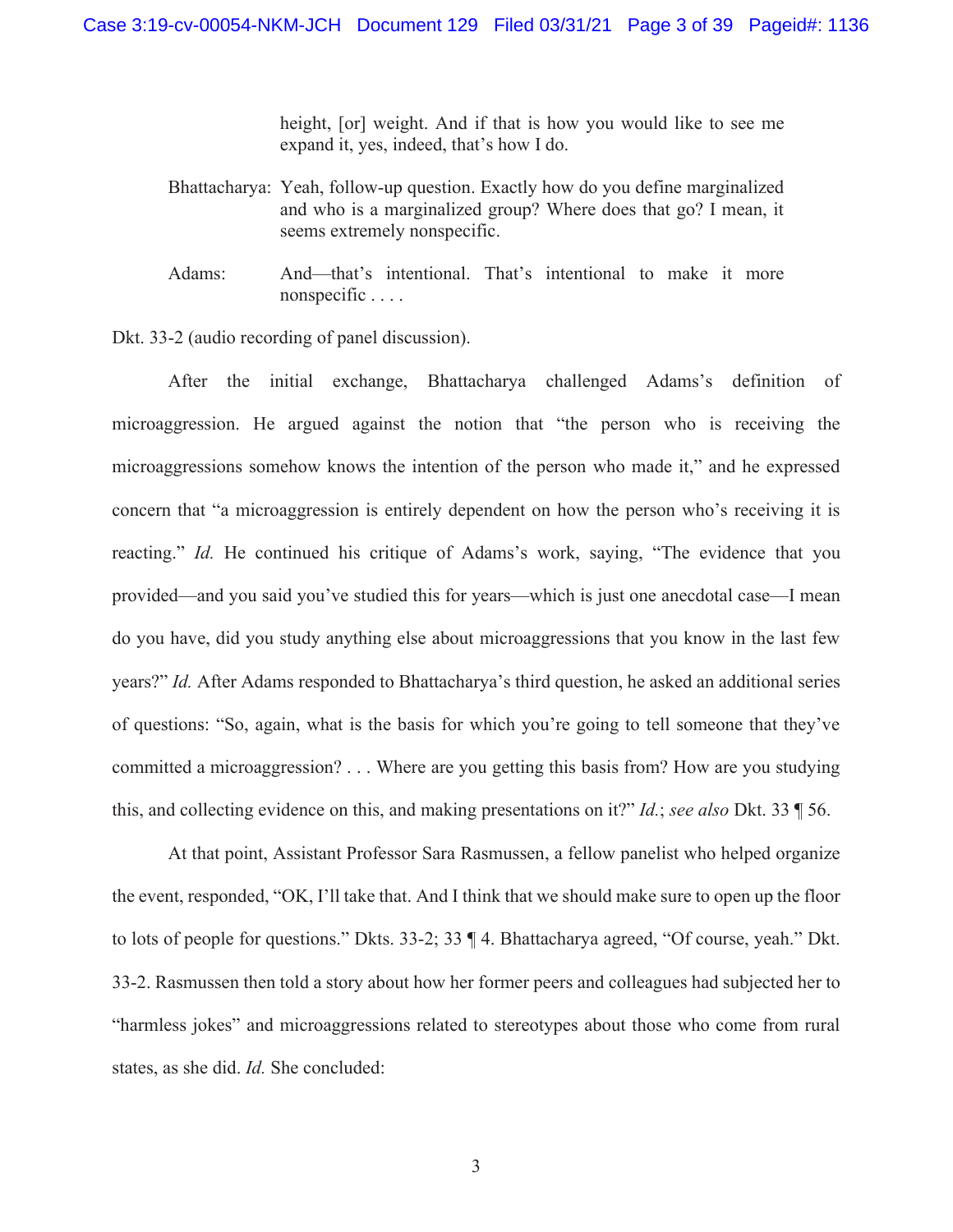You have to learn to uncouple the intent of what you're saying and the impact it has on the audience. And you have to have a responsibility for the impact of your actions. And if you make a statement that someone considers insensitive, the first thing you can say is, "Oh my gosh, that was not my intent." But don't get frustrated with that person for bringing it to your attention.

*Id.*; *see also* Dkt. 33 ¶ 58. Bhattacharya responded to Rasmussen, saying:

- Bhattacharya: I have to respond to that because I never talked about getting frustrated at a person for making a statement. I never condoned any statements that you are making like that. But what I am saying is that what you're providing is anecdotal evidence. That's what you provided. That's what she provided—
- Rasmussen: No, I think she's provided a lot of citations in the literature. And I'm sorry—I was just reading your body language.

Dkt. 33-2; *see also* Dkt. 33 ¶¶ 59–60. Bhattacharya then began to speak over Rasmussen, who

called on someone else to ask a question. Dkts. 33-2; 33 ¶ 60. Bhattacharya's dialogue with Adams

and Rasmussen lasted approximately five minutes and fifteen seconds. Dkt. 33-2.

# **B. Kern's October 25 Professionalism Concern Card**

Assistant Professor of Urology Nora Kern, who helped organize the panel and attended it,

filed a Professionalism Concern Card ("Card") against Bhattacharya on the same day as the event.

Dkt. 33-13; *see also* Dkt. 33 ¶ 66.<sup>3</sup> Kern's Card identified "Respect for Others" and "Respect for

Differences" as areas of concern. Dkt. 33-13; *see also* Dkt. 33 ¶ 67. The comments section reads:

For [an] AMWA session, we held a panel on micro aggression. Myself and 2 other faculty members were invited guests. This student asked a series of questions that were quite antagonistic toward the panel. He pressed on and stated one faculty member was being contradictory. His level of frustration/anger seemed to escalate until another faculty member defused the situation by calling on another student for questions. I am shocked that a med student would show so little respect toward faculty members. It worries me how he will do on wards.

<sup>3</sup> Professionalism Concern Cards are records of students' violations of UVA Medical School's professionalism standards. Dkt. 33 ¶ 44. *See* Dkt. 33-9 at 2.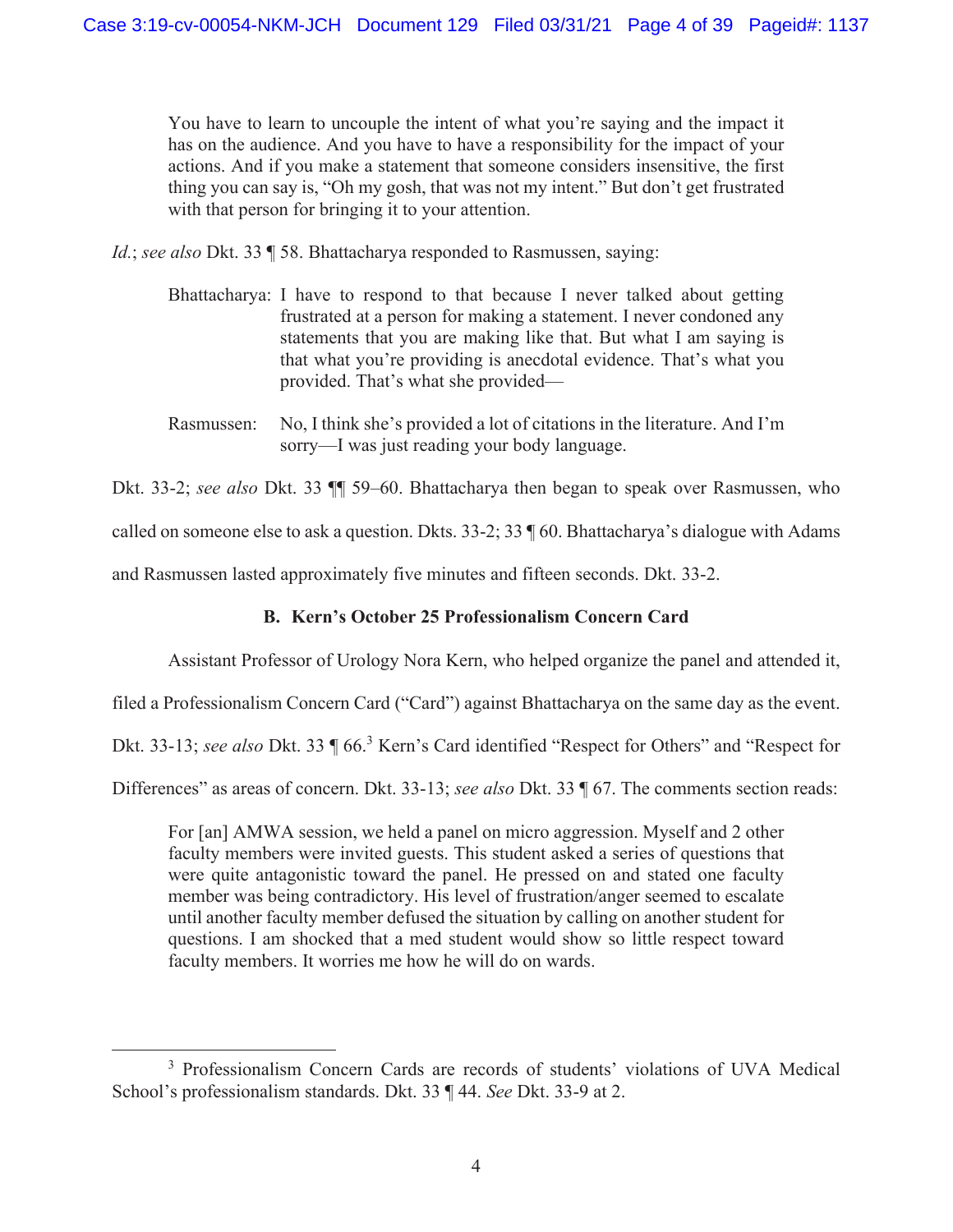Dkt. 33-13; *see also* Dkt. 33 ¶ 67. The Card noted that Kern had not discussed her concerns with

Bhattacharya, but it also noted that she did not feel uncomfortable discussing her concerns with

him. Dkt. 33-13; Dkt. 33 ¶ 69. Kern told Rasmussen and Peterson about the Card she filed, but

Kern did not directly notify Bhattacharya. Dkt. 33 ¶ 69. Bhattacharya did not receive a copy of the

Card until December 20, 2018, after his suspension. *Id.* 

# **C. Peterson's October 25 Email and October 31 Meeting**

Hours after the panel, Christine Peterson, Assistant Dean for Medical Education, sent

Bhattacharya an email with the subject "The panel today." Dkt. 33-12. The email read:

Kieran,

I was at the noontime "Microaggressions" panel today and observed your discomfort with the speaker's perspective on the topic.

Would you like to come share your thoughts with me? I think I can provide some perspective that will reassure you about what you are and are not responsible for in interactions that could be uncomfortable even when that's not intended. If you'd prefer to talk with your own college dean, that's fine too. I simply want to help you understand and be able to cope with unintended consequences of conversations. Dr. Peterson

*Id.*; *see also* Dkt. 33 ¶ 63. Kieran responded a couple of hours later:

Dr. Peterson,

Your observed discomfort of me from wherever you sat was not at all how I felt. I was quite happy that the panel gave me so much time to engage with them about the semantics regarding the comparison of microaggressions and barbs. I have no problems with anyone on the panel; I simply wanted to give them some basic challenges regarding the topic. And I understand that there is a wide range of acceptable interpretations on this. I would be happy to meet with you at your convenience to discuss this further.

Sincerely,

Kieran Bhattacharya

Dkt. 33-12; *see also* Dkt. 33 ¶ 65. That evening, Peterson replied: "I understand. I don't

know you at all so I may have misinterpreted your challenges to the speaker." Dkt. 33-12; *see also* 

Dkt. 33 ¶ 65. The two agreed to meet on October 31. Dkt. 33-12; *see also* Dkt. 33 ¶ 65.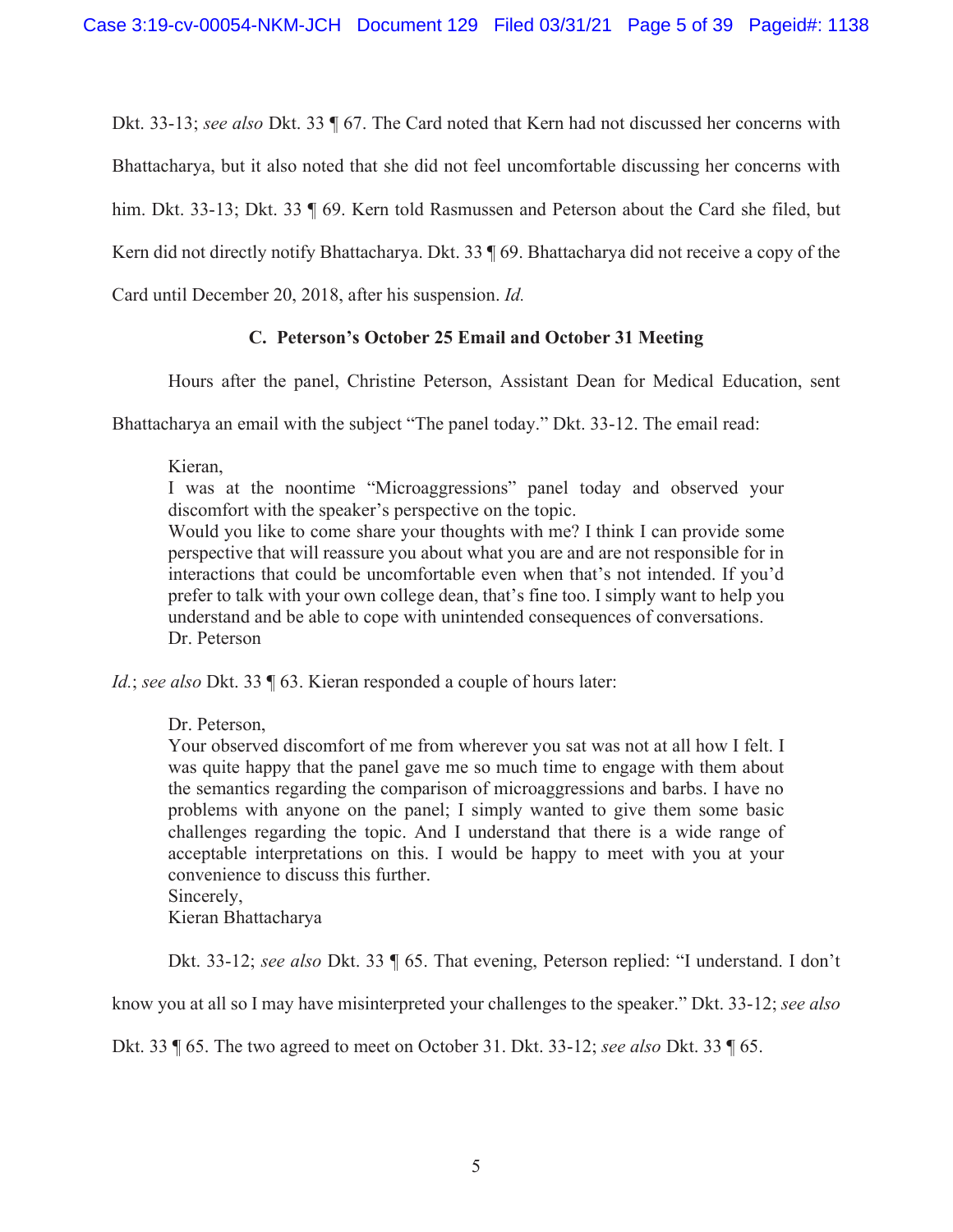During Bhattacharya and Peterson's one-hour meeting, Peterson "barely mentioned" Bhattacharya's questions and comments at the panel discussion. Dkt. 33 ¶ 73. Instead, Peterson attempted to determine Bhattacharya's "views on various social and political issues—including sexual assault, affirmative action, and the election of President Trump." *Id.*

#### **D. The November 1 Meeting with Densmore**

On October 26, the day after the panel discussion, Densmore—Associate Dean for Admissions and Student Affairs, and Bhattacharya's assigned academic dean—emailed Bhattacharya. *Id.* ¶ 71. Densmore's email read:

Hi Kieran, I just wanted to check in and see how you were doing. I hope the semester is going well. I'd like to meet next week if you have some time. JJD

*Id.*; *see also* Dkt. 33-14. Bhattacharya agreed to meet with Densmore on November 1. Dkt. 33 ¶ 72. During their ten-minute meeting, Densmore did not inform Bhattacharya about Kern's Card, nor did he mention Bhattacharya's questions and comments at the panel discussion. *Id.* ¶¶ 74–75. When Bhattacharya mentioned his meeting with Peterson, Densmore informed Bhattacharya that he was aware of that meeting. At no point during the meeting did Densmore convey any concerns related to his meeting with Peterson or to Bhattacharya's behavior during the panel. *Id.*

# **E. The November 14 Academic Standards and Achievement Committee ("ASAC") Meeting and Tucker's November 15 Letter**

At an ASAC meeting on November 14, the committee considered Kern's Card against Bhattacharya. *Id.* ¶ 77. UVA Medical School's Policy on Academic and Professional Advancement vests the ASAC with the power to act on behalf of the School of Medicine's faculty with respect to "patterns of unprofessional behavior and egregious violations of professionalism." Dkt. 33-9 at 2. The policy includes the following provision: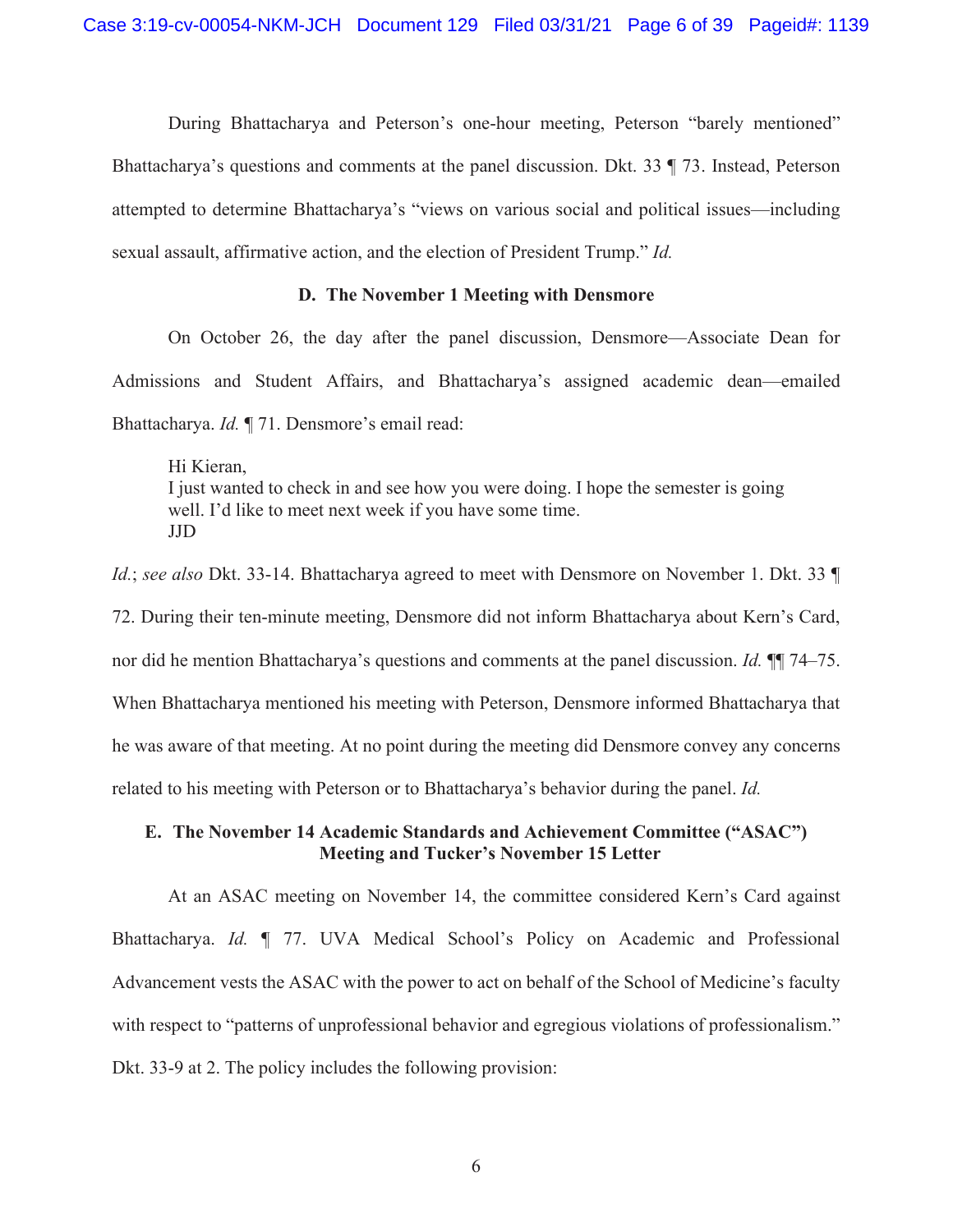If a student receives three or more written observations of concern . . . , or is cited for a single egregious breach of professionalism, notice will be sent to ASAC for review. A student identified as having a pattern of unprofessional behavior may be directed to further counseling and/or to supportive remediation and/or placed on *academic warning* or *academic probation* . . . , or if the professional violations are severe, a student may be dismissed from school even if they have passing grades in all courses. . . . . Egregious behaviors, such as but limited to assault on or threat to a patient, patient's family member, student, GME trainee or faculty member, conduct that may constitute a felony, etc., regardless of whether criminal prosecutions are initiated or pursued, will be referred immediately to ASAC, irrespective of whether previous observations of concern exist, with the recommendation for dismissal from school.

*Id.* at 3 (emphasis in original).

Kern, a voting ASAC member, attended and voted at the meeting. Dkt. 33 ¶ 79. She was the only voting member at the meeting who witnessed the events at the microaggression panel. *Id.*  ¶ 95. Peterson also attended the meeting as a guest. *Id.* ¶ 84. The meeting minutes memorialized the text of the Card that Kern submitted. Dkts. 33-35; 33 ¶¶ 86–87. Under "Professionalism Issues," the meeting minutes state: "The committee voted unanimously to send Kieran Bhattacharya (Densmore) a letter reminding him of the importance in medicine to show respect to all: colleagues, other staff, and patients and their families." Dkt. 33 ¶¶ 77, 88; *see also* Dkt. 33-15. At the time, Bhattacharya remained unaware that Kern had issued a Card against him. Dkt. 33 ¶ 90.

The ASAC's letter, in its entirety, dated and emailed to Bhattacharya on November 15, reads as follows:

Dear Mr. Bhattacharya:

 The Academic Standards and Achievement Committee has received notice of a concern about your behavior at a recent AMWA panel. It was thought to be unnecessarily antagonistic and disrespectful. Certainly, people may have different opinions on various issues, but they need to express them in appropriate ways.

 It is always important in medicine to show mutual respect to all: colleagues, other staff, and patients and their families. We would suggest that you consider getting counseling in order to work on your skills of being able to express yourself appropriately.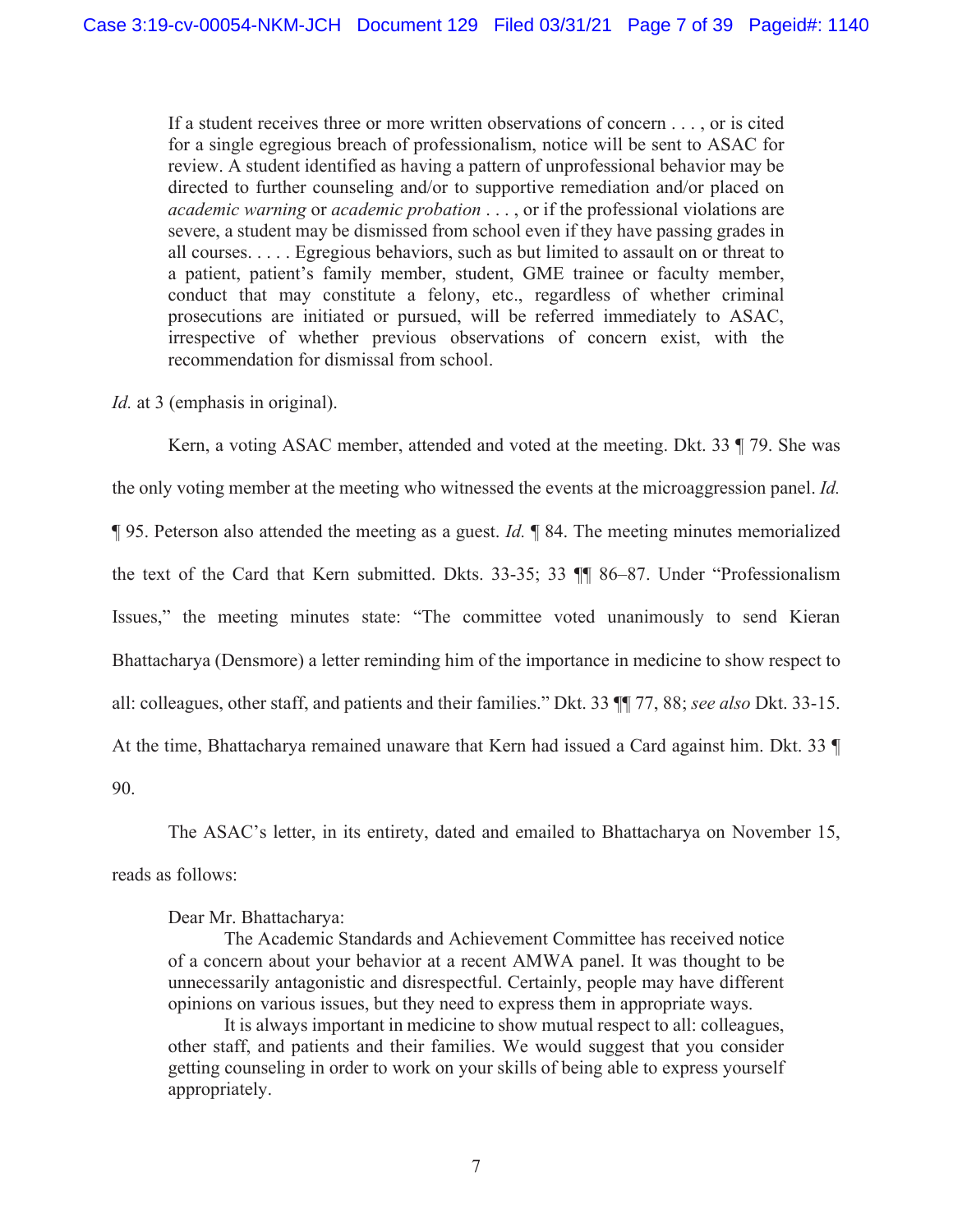Sincerely, Jim B. Tucker, M.D. Chair, Academic Standards and Achievement Committee

*Id.* ¶ 91; Dkt. 33-36.

#### **F. The November 28 ASAC Suspension Hearing**

Eleven days later, on the afternoon of November 26, Densmore sent Bhattacharya an email stating, "We were notified by the Dean of Students Office that you were heading back to Charlottesville. You will need to be seen by CAPS [Counseling and Psychological Services] before you can return to classes." *Id.* ¶ 96–97; *see also* Dkt. 33-37.

On the morning of November 27, Bhattacharya responded in an email questioning UVA Medical School's ability to "mandate psychiatric evaluations" before allowing him to continue his education. Dkt. 33 ¶ 98; Dkt. 33-37.

The same day, R. J. Canterbury, Senior Associate Dean for Education at UVA Medical School, emailed Bhattacharya telling him that he was not permitted to return to class until he had "been evaluated by CAPS at the Student Health Service." Dkt. 33 ¶ 99; Dkt. 33-40.

 On the afternoon of November 28, UVA Medical School Registrar Katherine Yates emailed Bhattacharya notifying him that "The Academic Standards and Achievement Committee will be meeting today to discuss your current enrollment status. You are invited to attend to share your insights with the committee." Dkt. 33 ¶ 101; Dkt. 33-42. Within ten minutes, Bhattacharya responded:

[]Who exactly will be present? Do you normally just give students 3 hours to prepare after indirectly threatening to kick them from medical school? Why exactly is my enrollment status up for discussion?

Dkt. 33 ¶ 102; Dkt. 33-43. Bhattacharya asked whether he could have legal representation at the meeting, but he did not have time to obtain legal advice or counsel before the meeting. Dkt. 33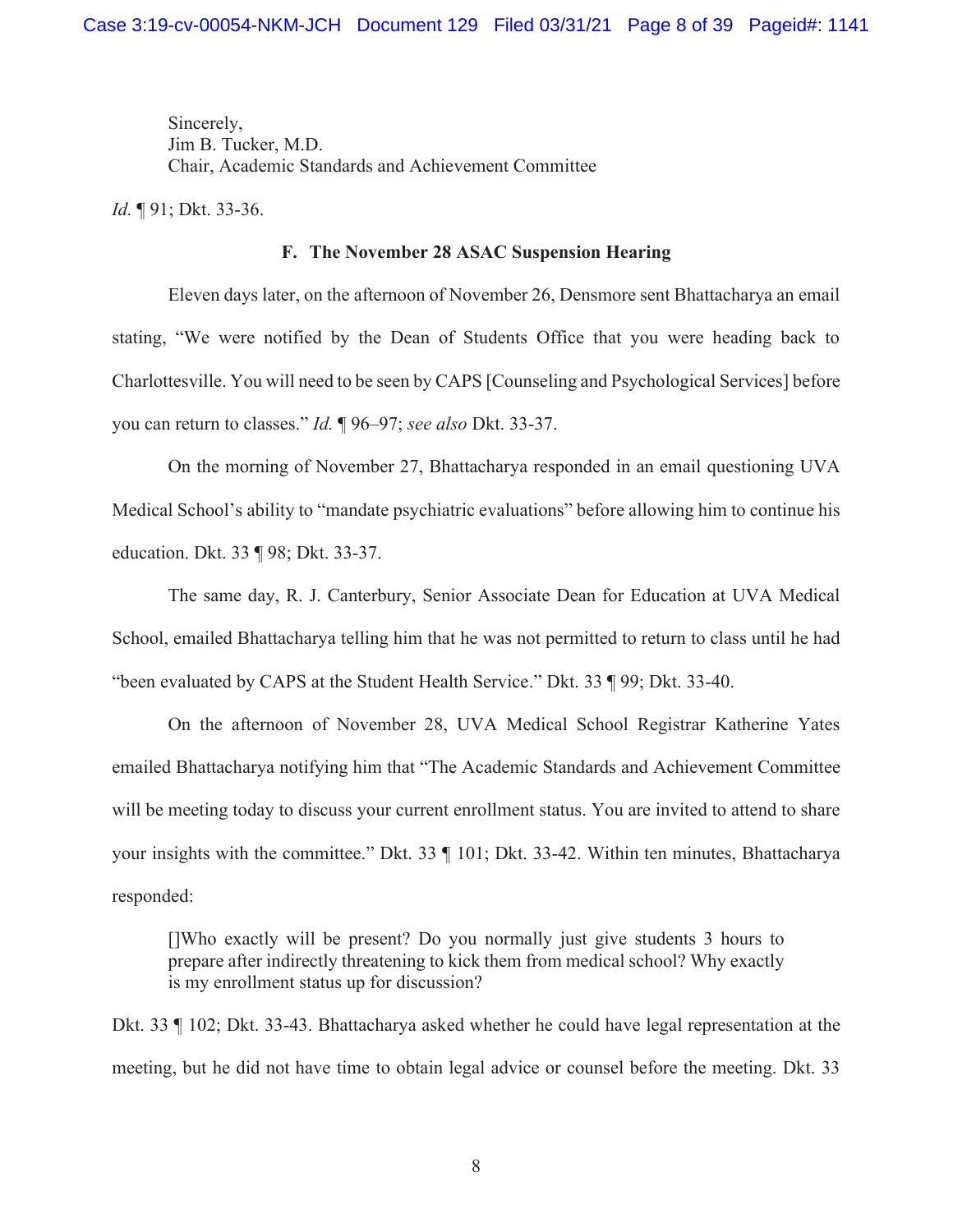¶¶ 102, 108. Yates responded to Bhattacharya's email with hyperlinks to the ASAC's policies. *Id.*  ¶ 103; Dkt. 33-44. Section III.D of the ASAC Operating Procedures requires the Committee to notify a student "in writing as to what the major concerns of the Committee are likely to be during the coming meeting." Dkt. 33 ¶ 104; Dkt. 33-45 at 4. Bhattacharya did not obtain "any written statement of the allegations against him" before the hearing. Dkt. 33 ¶¶ 105, 107.

 Bhattacharya attended the hearing that evening. Dkt. 33 ¶ 110. He photographed the attendees, Dkt. 33-47, and recorded audio of the hearing, Dkt. 33-48. Dkt. 33 ¶ 110. Tucker and Kern both attended the hearing. *Id.* ¶ 112; Dkt. 33-49.

Bhattacharya first asked Tucker to explain why the ASAC was meeting to discuss his enrollment status. Tucker referred to the November 15 letter, which "was talking about some interactions [Bhattacharya] had at a forum on microaggression." Dkt. 33-48. Bhattacharya repeatedly denied receiving the letter.<sup>4</sup> *Id.* 

Tucker explained that the ASAC was "concerned with the interactions [Bhattacharya] had since [the microaggression panel discussion]." *Id.* Tucker repeated, "What we're concerned about is some of the behaviors you've shown since then. . . . There's concern about your interactions and behaviors most recently." *Id.* When Bhattacharya pressed Tucker to identify what interactions were concerning and who found them concerning, Tucker mentioned "interactions" with Densmore as well as "students" and "other administrators." *Id.* Tucker elaborated that he "suspect[ed] [Bhattacharya's behavior in those interactions] was similar to what [Bhattacharya was] showing" at the hearing. *Id.*

<sup>4</sup> Bhattacharya admits that he had in fact received the letter. *See* Dkts. 33 ¶ 91; 33- 36.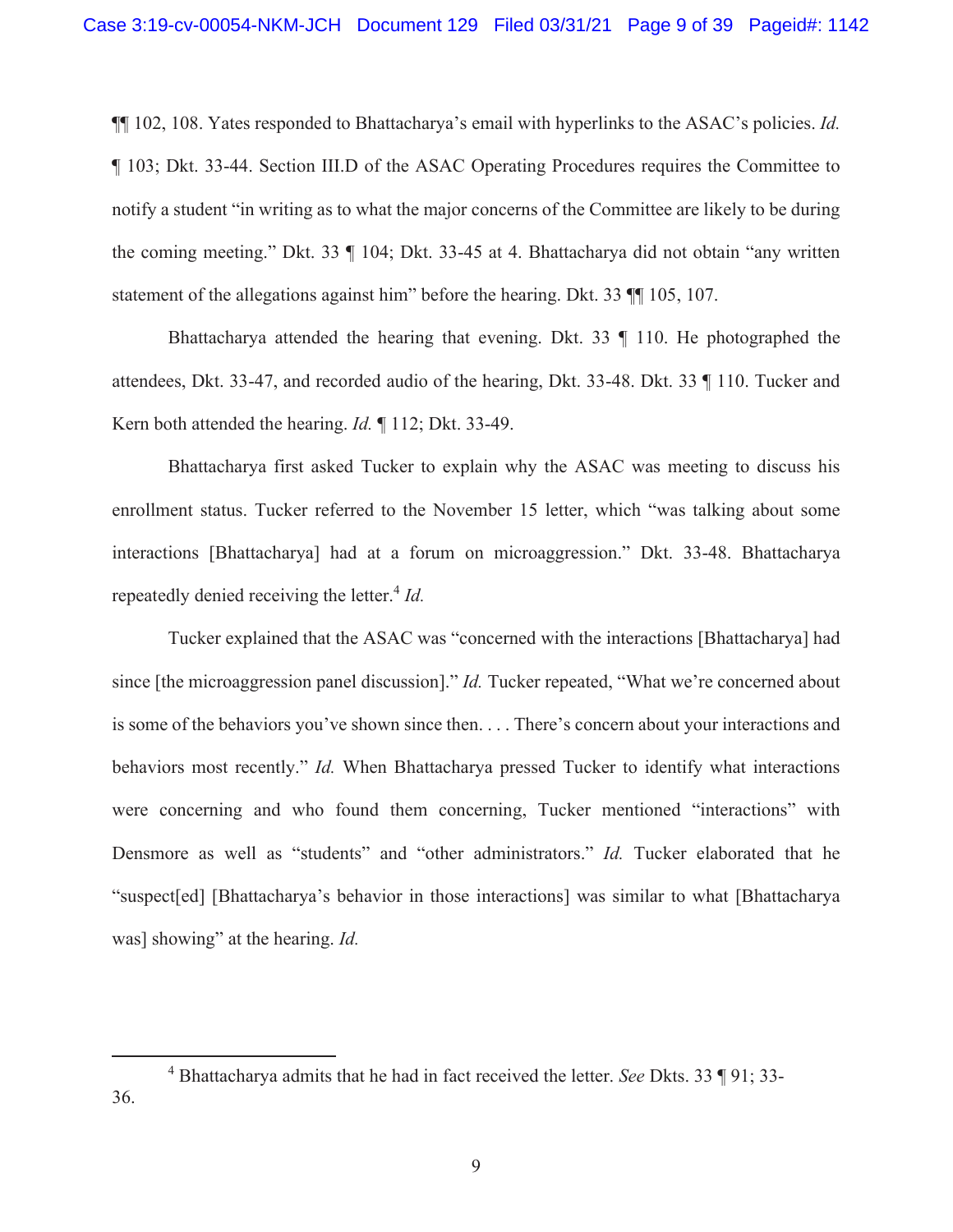Tucker then noted that "Dr. Canterbury recommended that [Bhattacharya] go to CAPS before returning to class and [Bhattacharya had] been resisting that." *Id.* Bhattacharya objected to Tucker's use of the word "recommend," saying it was "a very key mistake." *Id.* He read the subject line of Canterbury's email: "required process to attend class." *Id.* Bhattacharya also told the ASAC that "it's not about whether or not [he wanted] to go to CAPS, it's about being told to go to CAPS. It's about being required to receive a . . . psychiatric evaluation to attend school, a public university." *Id.*

After several minutes, another voting ASAC member, Dr. Bart Nathan, said that the ASAC was holding the hearing because of concerns "about [Bhattacharya's] professionalism and [his] professional behavior in medical school." *Id.* Nathan mentioned "[Bhattacharya's] behavior at a panel meeting and other subsequent behaviors, including the behavior [Bhattacharya was] exhibiting right" then. *Id.* Nathan described Bhattacharya as "extremely defensive" and noted that Bhattacharya's "recording" of the hearing "[was] unusual behavior" not "typical" of "a medical student." *Id.* Nathan said that the ASAC was "requiring [Bhattacharya] to change" his "aggressive, threatening behavior." *Id.* Bhattacharya retorted that Nathan was "just projecting." *Id.* Nathan replied, "Any patient that walked into the room with [Bhattacharya] would be scared." *Id.* Nathan characterized that as "the professionalism issue that [the ASAC was] having." *Id.* Bhattacharya insisted that "[he had] been near patients as part of the training here, and [he had] never received any complaints from any patients about that." *Id.* 

Toward the end of the hearing, Tucker told Bhattacharya that "[t]he concern [was] how [Bhattacharya had] been coming across to people in the last few weeks." *Id.* Bhattacharya said that "[he] just wish[ed] [the ASAC members] would provide a specific example of what exactly [he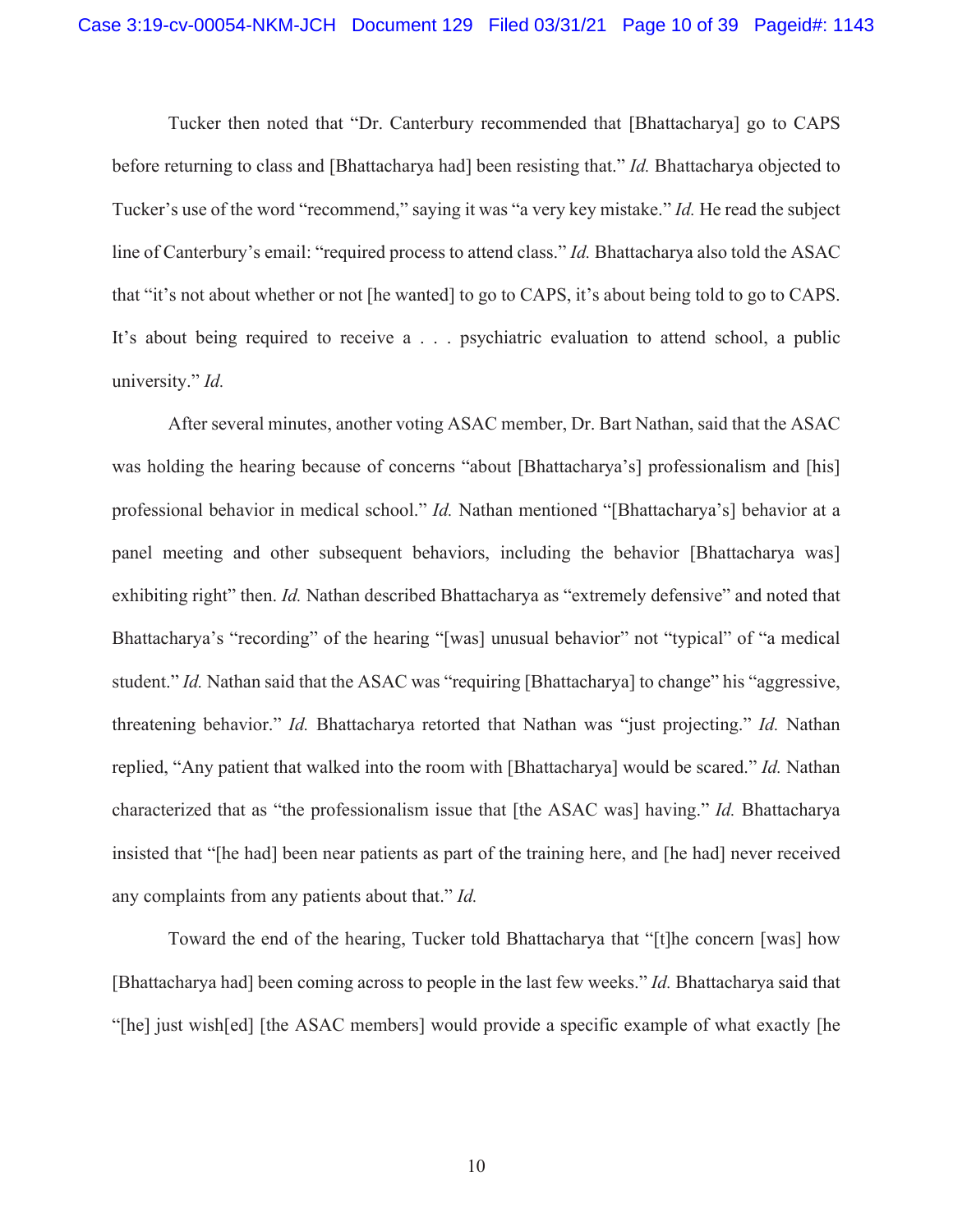had] said and done." Another doctor stated that the "entire episode . . . [was] a very good example of inappropriate behavior and aggressive behavior." *Id.*

Under the heading "Professionalism Issues," the minutes of the hearing state that "[t]he committee convened to discuss concerning behaviors exhibited by Kieran Bhattacharya (Densmore) over the past weeks after members of the Technical Standards Committee determined that the concerns were best addressed by the ASAC." Dkt. 33 ¶ 115; Dkt. 33-49. After noting that Bhattacharya attended and participated in the hearing when "given the opportunity to address concerns about his behavior," the minutes note that "[t]he Committee reviewed the list of technical standards that are acknowledged annually by the students[,] especially the Emotional, Attitudinal and Behavioral Skills." Dkt. 33 ¶ 115; Dkt. 33-49. The minutes then state:

Because the student's behavior demonstrated his inability to meet several of those standards, Dr. Nathan made a motion to suspend Kieran Bhattacharya (Densmore) from the School of Medicine, effective immediately, with the option to petition to return in August of 2019. . . . The committee voted unanimously to accept the motion. Nora Kern did not vote on the matter, as personal business required her to leave before the vote was executed.

Dkt. 33 ¶ 115; Dkt. 33-49.

# **G. The November 29 Suspension Letter**

The day after the hearing, Tucker sent Bhattacharya an email with a letter attached. The

letter, in relevant part, reads:

The Academic Standards and Achievement Committee ("ASAC") convened on November 28, 2018 to review concerns that your recent behavior in various settings demonstrated a failure to comply with the School of Medicine's Technical Standards. . . . The ASAC decided that the nature of the concerns necessitated the calling of an emergency meeting. . . .

 The Academic Standards and Achievement Committee has determined that your aggressive and inappropriate interactions in multiple situations, including in public settings, during a speaker's lecture, with your Dean, and during the committee meeting yesterday, constitute a violation of the School of Medicine's Technical Standards that are found at: https://med.virginia.edu/studentaffairs/policies/technical-standards/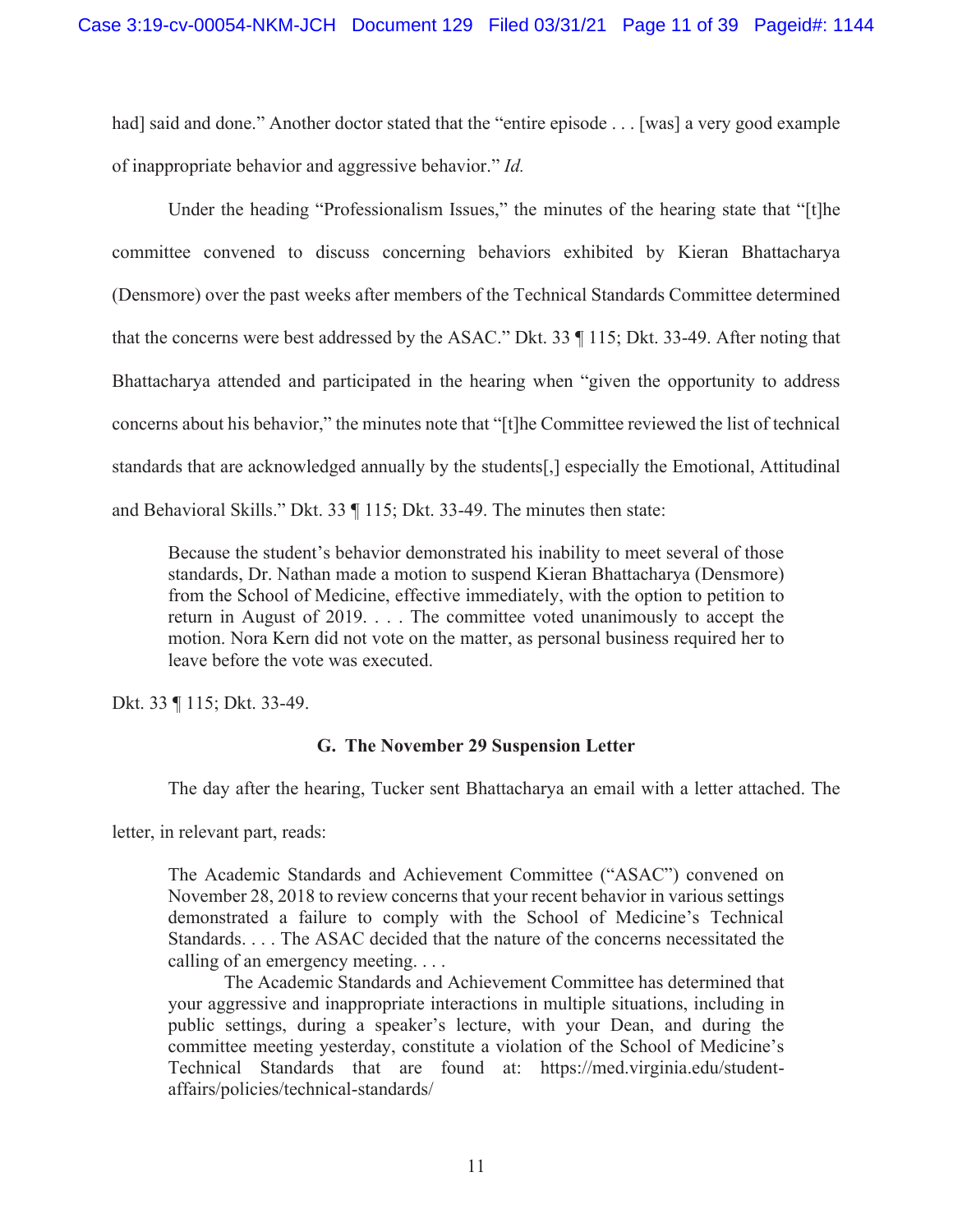Those Standards, in relevant part and as related to professionalism, state that each student is responsible for: Demonstrating self-awareness and self-analysis of one's emotional state and reactions; Modulating affect under adverse and stressful conditions and fatigue; Establishing effective working relationships with faculty, other professionals and students in a variety of environments; and Communicating in a non-judgmental way with persons whose beliefs and understandings differ from one's own.

 The committee has voted to suspend you from school, effective immediately. You may apply for readmission to return to class no earlier than August, 2019. . . . The committee would only approve your return if you are able to provide evidence that further violations of the Technical Standards are unlikely to occur. . . .

Dkts. 33 ¶ 116–17; 33-53 at 2–3. The suspension letter also states that Bhattacharya could file an appeal of his suspension within 14 days and explains the appeal procedures. Dkts. 33 ¶ 122; 33- 53 at 4.

 Five days later, on December 4, Bhattacharya emailed Densmore to initiate an appeal of the ASAC's decision to suspend him. Dkts. 33 ¶ 123; 33-54. Densmore replied later that day and acknowledged that the appeal process had started. Dkts. 33 ¶ 123; 33-55. In the meantime, Bhattacharya sent information about these events to SecureDrop, a website through which individuals can anonymously transmit documents to dozens of news organizations. Dkt. 33 ¶ 124. In addition, because he was no longer actively enrolled in medical school, the National Board of Medical Examiners canceled Bhattacharya's registration for the United States Medical Licensing Exam Step 1 ("USMLE Step 1"). *Id.* ¶ 126; Dkt. 33-57.

#### **H. The January 2019 No Trespass Order**

On December 30, Deputy Chief of Police of the University of Virginia Melissa Fielding called Bhattacharya to inform him that the UVA Police Department would be issuing a No Trespass Order ("NTO") against him. Dkt. 33 ¶ 127. When Bhattacharya inquired into the basis for the NTO, Fielding did not provide any additional information. *Id.* On January 2, 2019, Fielding sent Bhattacharya a letter with the NTO attached. *Id.* ¶ 128; Dkt. 33-58. The NTO stated that, for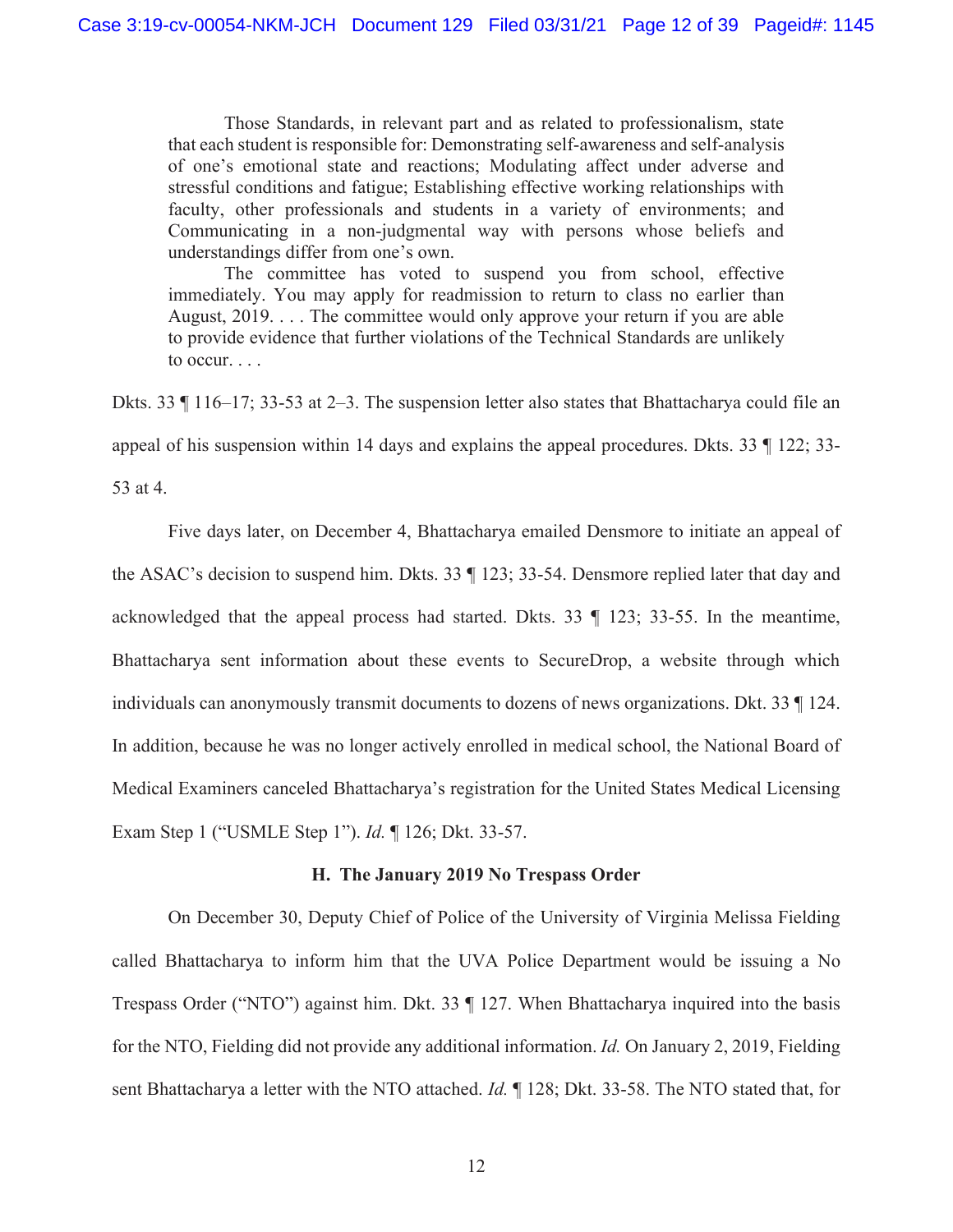four years from its effective date of January 3, Bhattacharya was "not to come on **any** property or facility on the Grounds of the University of Virginia **except** as a patient at the University of Virginia Medical Center." Dkt. 33 ¶ 28; Dkt. 33-58 at 3 (emphasis in original). The NTO also stated that it "must be appealed in writing to the Associate Vice President for Safety and Security within five (5) calendar days" after service; failure to deliver or postmark an appeal within that timeframe would constitute "waive[r of] the opportunity to appeal." Dkt. 33-58 at 4.

The next day, Densmore informed Bhattacharya that UVA Medical School would "not be able to proceed with an appeal of [his] suspension" because of the NTO. Dkt. 33 ¶ 129; Dkt. 33- 59. Bhattacharya spoke with Fielding by phone on January 15. Despite his request that UVA rescind the NTO, Fielding refused to do so, and she told Bhattacharya that he could not appeal at that time. Dkt. 33 ¶ 130.

After six months, in early July 2019, Bhattacharya emailed Densmore regarding readmission to UVA Medical School. Densmore informed Bhattacharya that the school "cannot address [his] request for readmission while a no trespass order is in effect." *Id. ¶* 132; Dkt. 33-61. In response, Bhattacharya called and emailed Fielding asking for "specific reasons" why the NTO was issued, for the NTO to be "dissolve<sup>[d]</sup> . . . immediately," or "both." Dkts. 33 ¶ 134; 33-62. Fielding responded that the UVA Police Department had issued the NTO "after concerns were raised about comments on a chat room that were perceived as threats." Dkts. 33 ¶ 135; 33-63. She said that those "comments raised safety concerns for the community" and that "[t]he NTO was not a result of [Bhattacharya's] suspension." *Id.* Fielding also noted that Bhattacharya "did not appeal the NTO as specified in the appeal process instructions." *Id.* Bhattacharya responded with a list of questions asking for further details. Dkt. 33 ¶ 136.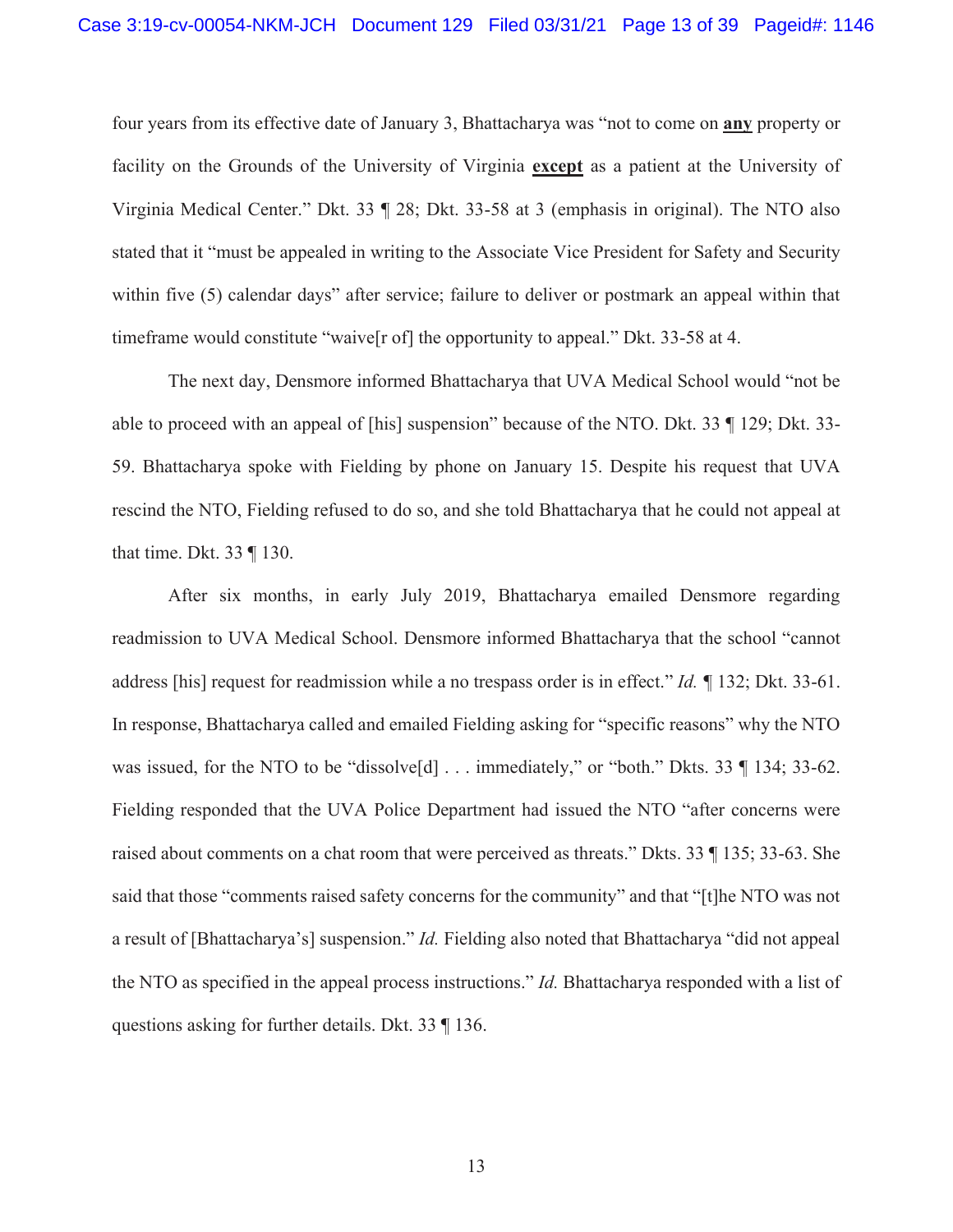A week after his exchange with Fielding, Bhattacharya appealed the NTO in writing to the

Associate Vice President for Safety and Security. *Id.* ¶ 137; Dkt. 33-65. In the appeal letter,

Bhattacharya wrote:

It is not clear to me what Deputy Chief Melissa Fielding was referring to by the term "chat room." I have posted on publicly available internet forums which include but are not limited to the following: StudentDoctorNetwork, CollegeConfidential, Reddit, 4chan, and others. The term "internet forum" itself is ambiguous and difficult for one to distinguish from "social media." This includes but is not limited to the following: Facebook, Twitter, Google hangoulls, Skype, and others.

Furthermore, Deputy Chief Melissa Fielding mentions that concerns were raised about comments on a chat room that were perceived as threats.  $\dots$  It is  $[]$ unclear as to what, if any, perceived threats were a direct result of any actions that I have taken or statements that I have made. I do not want anyone to feel threatened.

Dkt. 33-65.

On August 7, UVA upheld the NTO because Bhattacharya had "engag[ed] in conduct that threatened the well-being of members of the community through various social media platforms," Dkt. 33 ¶ 137; Dkt. 33-66, and because "[t]he conduct [Bhattacharya] directed at members of the university community compromised safety and security and caused fear." *Id.*; Dkt. 33 ¶ 137.

#### **II. LEGAL STANDARD**

A motion to dismiss pursuant to Federal Rule of Civil Procedure 12(b)(6) tests the legal sufficiency of a complaint to determine whether a plaintiff has properly stated a claim. The complaint's "[f]actual allegations must be enough to raise a right to relief above the speculative level," *Bell Atl. Corp. v. Twombly*, 550 U.S. 544, 555 (2007), with all allegations in the complaint taken as true and all reasonable inferences drawn in the plaintiff's favor. *King v. Rubenstein*, 825 F.3d 206, 212 (4th Cir. 2016). A motion to dismiss "does not, however, resolve contests surrounding the facts, the merits of a claim, or the applicability of defenses." *Id*. at 214.

Although the complaint "does not need detailed factual allegations, a plaintiff's obligation to provide the 'grounds' of his entitle[ment] to relief requires more than labels and conclusions,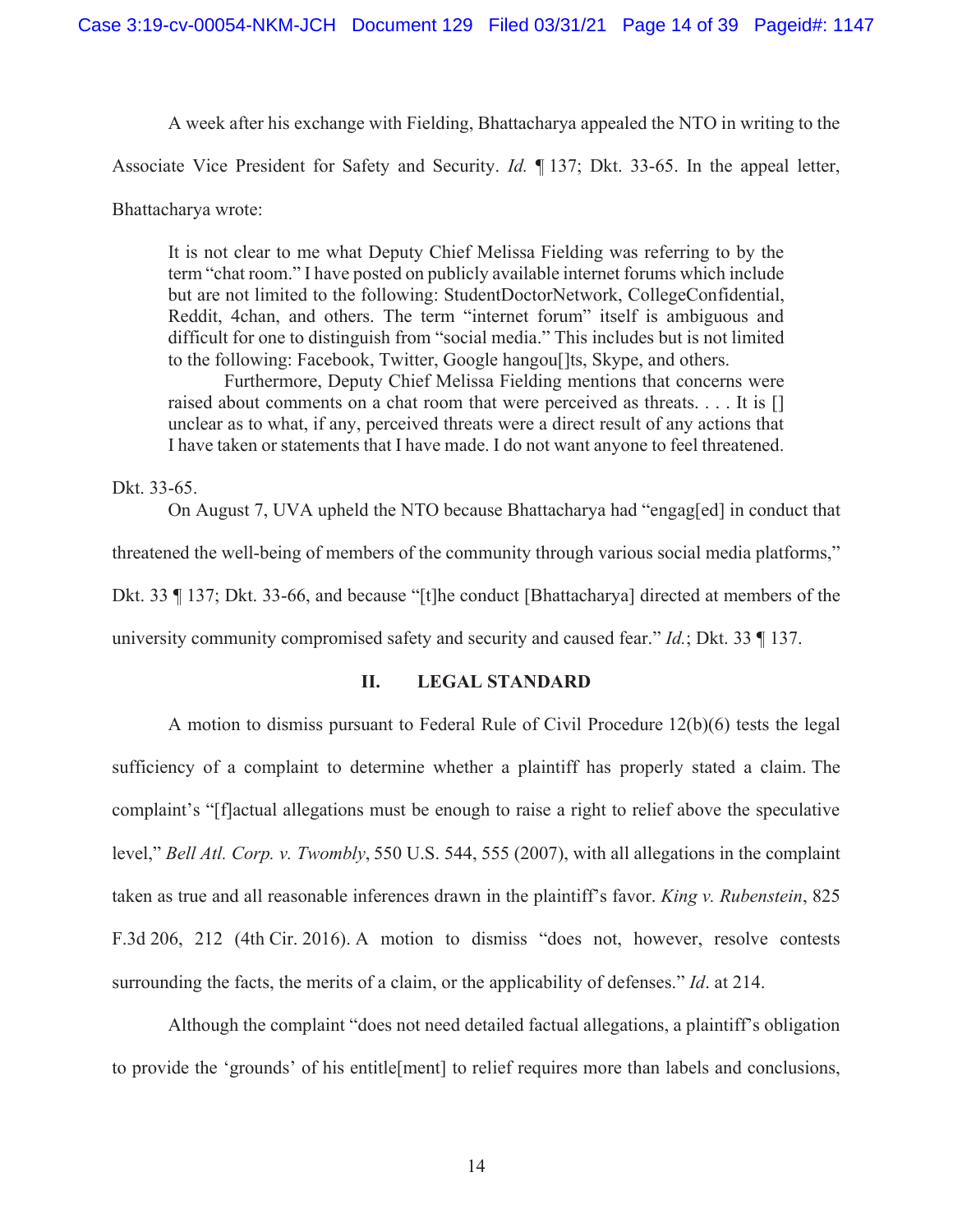and a formulaic recitation of the elements of a cause of action will not do." *Twombly*, 550 U.S. at 555; *see also Ashcroft v. Iqbal*, 556 U.S. 662, 678 (2009) ("Threadbare recitals of the elements of a cause of action, supported by mere conclusory statements, do not suffice."). A court need not "accept the legal conclusions drawn from the facts" or "accept as true unwarranted inferences, unreasonable conclusions, or arguments." *Simmons v. United Mortg. & Loan Inv., LLC*, 634 F.3d 754, 768 (4th Cir. 2011) (internal quotations omitted). And the court cannot "unlock the doors of discovery for a plaintiff armed with nothing more than conclusions." *Iqbal*, 556 U.S. at 678–79. This is not to say Rule 12(b)(6) requires "heightened fact pleading of specifics"; instead, the plaintiff must plead "only enough facts to state a claim to relief that is plausible on its face." *Twombly*, 550 U.S. at 570. Still, "only a complaint that states a plausible claim for relief survives a motion to dismiss." *Iqbal*, 556 U.S. at 679.

#### **III. ANALYSIS**

#### **A. Count I: First Amendment Retaliation**

The First Amendment protects not only the affirmative right to speak, but also the "right to be free from retaliation by a public official for the exercise of that right." *Adams v. Trs. of the Univ. of N.C.-Wilmington*, 640 F.3d 550, 560 (4th Cir. 2011) (quoting *Suarez Corp. Indus. v. McGraw*, 202 F.3d 676, 685 (4th Cir. 2000)). Under § 1983, a student at a public university may state a plausible claim for First Amendment retaliation if he alleges that (1) he "engaged in protected First Amendment activity," (2) "the defendants took some action that adversely affected [his] First Amendment rights," and (3) "there was a causal relationship between [his] protected activity and the defendants' conduct." *Buxton v. Kurtinitis*, 862 F.3d 423, 427 (4th Cir. 2017) (citing *Constantine v. Rectors & Visitors of George Mason Univ.*, 411 F.3d 474, 499 (4th Cir. 2005) (citing *Suarez*, 202 F.3d at 686)).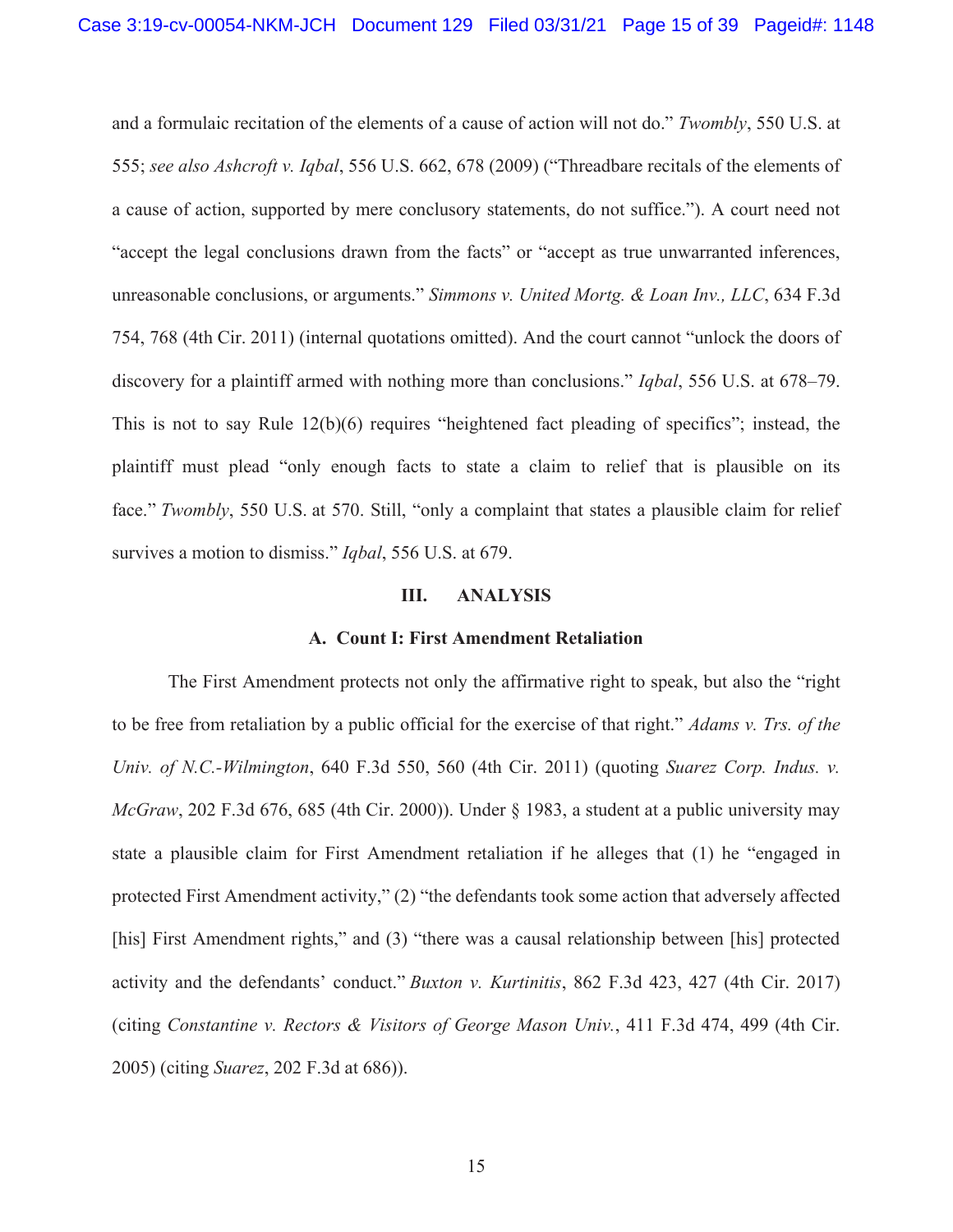Defendants argue that Bhattacharya's claim fails because his speech was not protected. They submit that Bhattacharya was dismissed not because of his speech but because he violated the school's professional standards. They also argue that the Individual Defendants—Peterson, Kern, and Rasmussen—to the extent that they are sued in their individual capacities, are entitled to qualified immunity. Dkt. 113 at 20–25; Dkt. 116 at 3–7.

But, as discussed below, the Court disagrees with Defendants' arguments and concludes that Bhattacharya states a plausible claim for First Amendment retaliation.

#### **1. Protected Speech**

The first prong of the First Amendment retaliation test asks whether the plaintiff "engaged in protected First Amendment activity." *Buxton*, 862 F.3d at 427. Students do not "shed their constitutional rights to freedom of speech or expression at the schoolhouse gate." *Tinker v. Des Moines Indep. Cmty. Sch. Dist.*, 393 U.S. 503, 506 (1969); *see also Papish v. Bd. of Curators of Univ. of Missouri*, 410 U.S. 667, 670 (1973) (per curiam) (emphasizing that "state colleges and universities are not enclaves immune from the sweep of the First Amendment'") (quoting *Healy v. James*, 408 U.S. 169, 180 (1972)). But the Supreme Court has recognized two major categories of speech that public schools, including public universities, may regulate.

First, schools may regulate "conduct by the student, in class or out of it, which for any reason—whether it stems from time, place, or type of behavior—materially disrupts classwork or involves substantial disorder or invasion of the rights of others." *Tinker*, 393 U.S. at 513; *see also Papish*, 410 U.S. at 669–70 (recognizing "a state university's undoubted prerogative to enforce reasonable rules governing student conduct" and "legitimate authority to enforce reasonable regulations as to the time, place, and manner of speech and its dissemination").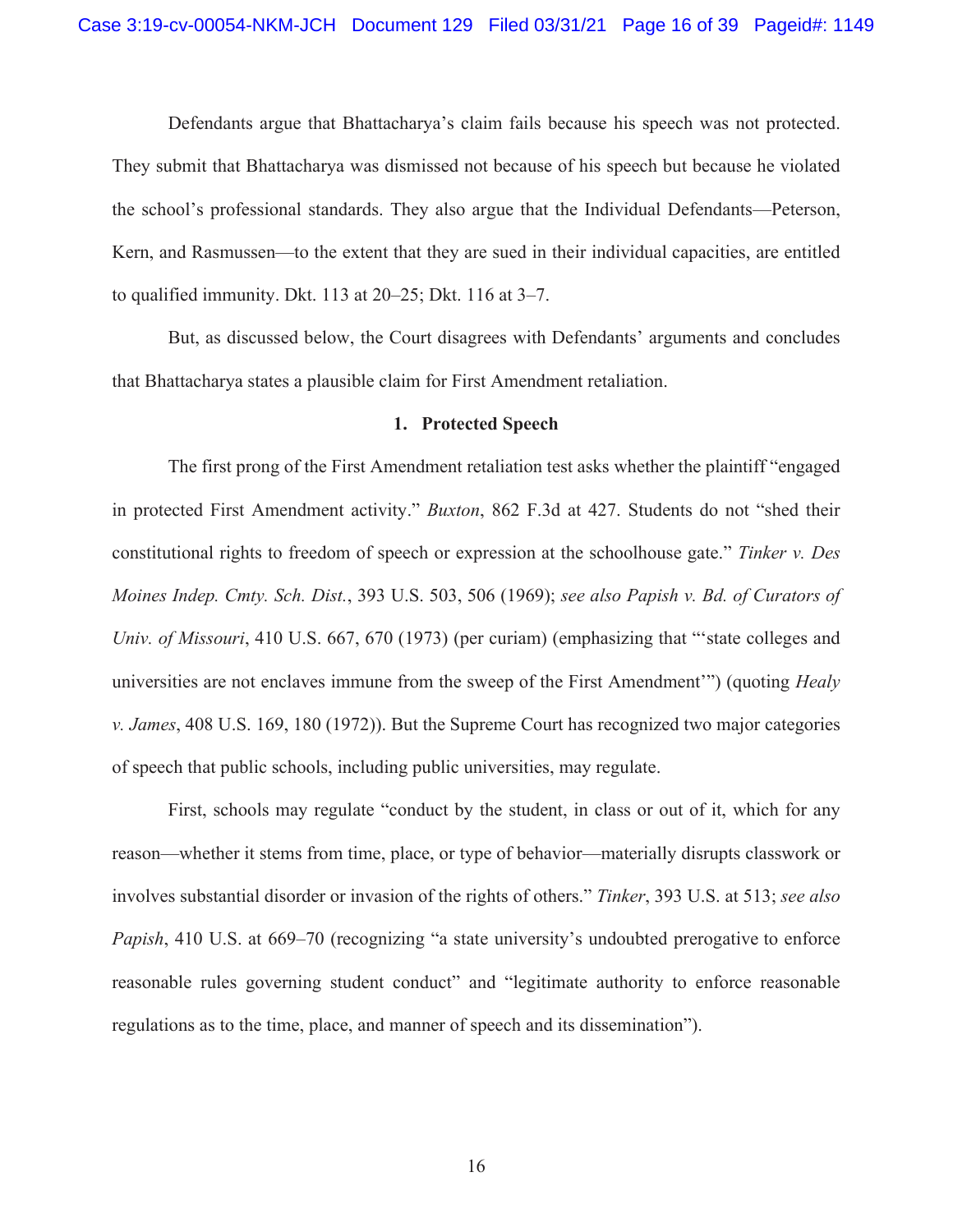Second, schools "need not tolerate student speech that is inconsistent with its 'basic educational mission,' even though the government could not censor similar speech outside the school." *Hazelwood Sch. Dist. v. Kuhlmeier*, 484 U.S. 260, 266 (1988) (quoting *Bethel Sch. Dist. No. 403 v. Fraser*, 478 U.S. 675, 685 (1986)). For example, school officials can punish students for "vulgar and lewd" speech at school because it "undermine[s] the school's basic educational mission" and "is wholly inconsistent with the 'fundamental values' of public school education." *Fraser*, 478 U.S. at 685–86. School officials also may "exercis<sup>[e]</sup> editorial control over the style and content of student speech in school-sponsored expressive activities so long as their actions are reasonably related to legitimate pedagogical concerns." *Kuhlmeier*, 484 U.S. at 273. Expressive activities are school-sponsored when the school "lend[s] its name and resources to the dissemination of student expression" such that "students, parents, and members of the public might reasonably perceive [that student's expression] to bear the imprimatur of the school." *Id.* at 271– 73.

Finally, the First Amendment does not protect "true threats" within or beyond the schoolhouse gates. *United States v. Bly*, 510 F.3d 453, 458–59 (4th Cir. 2007); *see Virginia v. Black*, 538 U.S. 343, 359 (2003).

Still, where speech occurs off campus, school officials may regulate that speech only if it has a "sufficient nexus with the school." *Kowalski v. Berkeley Cnty. Schools*, 652 F.3d 565, 577 (4th Cir. 2011). In *Kowalski*, the Fourth Circuit found that a school did not violate the First Amendment when it suspended a student who created a webpage ridiculing a fellow student. The court rejected the student's argument that the webpage was not school-related, noting that the student "designed the website for 'students' . . .; she sent it to students inviting them to join; . . .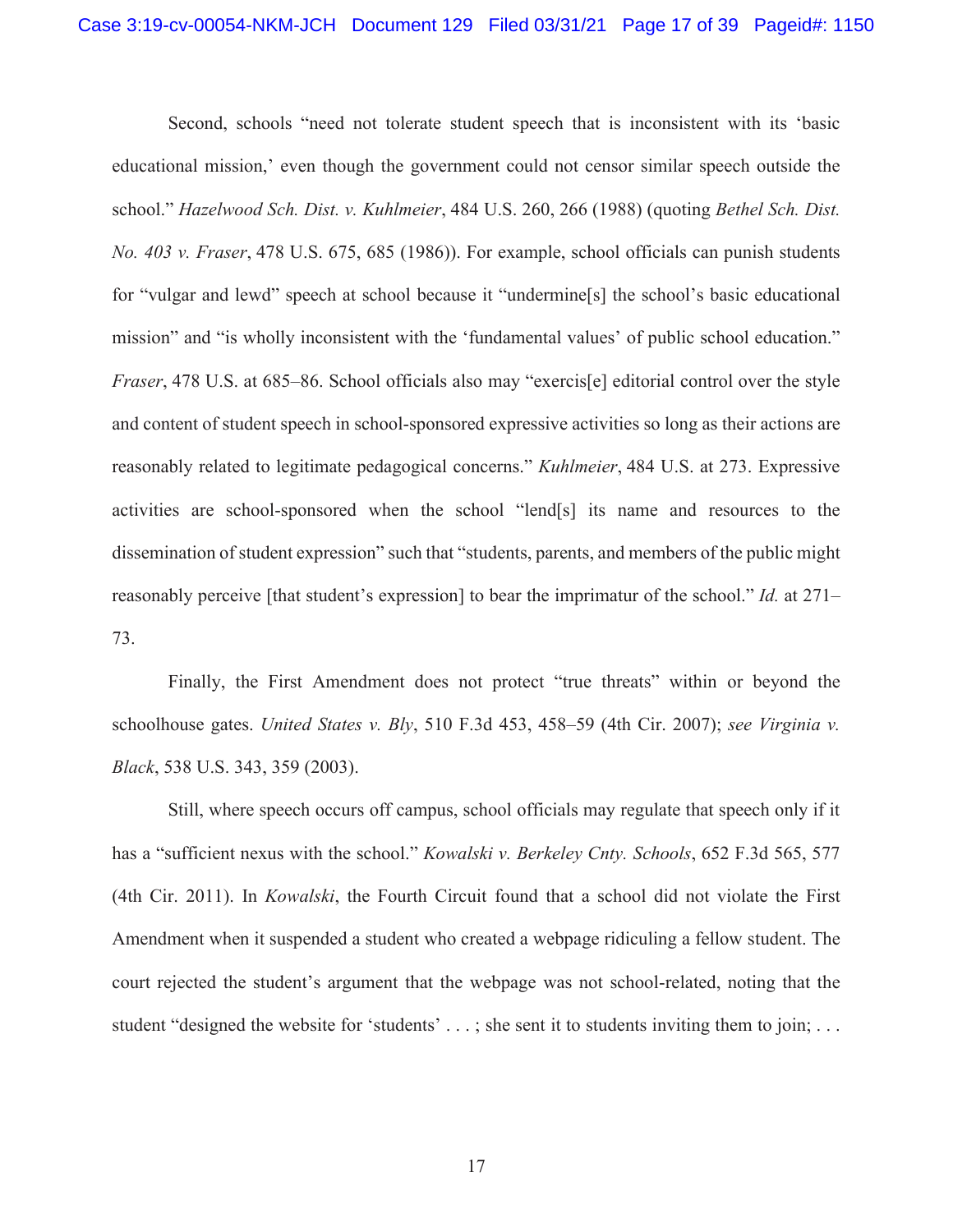those who joined were mostly students[;] . . . and [t]he victim understood the attack as schoolrelated, filing her complaint with school authorities." *Id.* at 576.

Bhattacharya claims that Defendants retaliated against him for his questions and comments during the Microaggression Panel Discussion, his attempt to defend himself at his ASAC hearing, and his attempt to seek press coverage of his suspension. Dkt. 33 ¶ 140. He also alleges that Defendants informed him that the NTO was issued "for engaging in conduct that threatened the well-being of members of the community through various social media platforms." *Id.* ¶ 137; Dkt. 33-66. The Court examines each of these expressive activities in turn to determine which, if any, were protected by the First Amendment.

#### **i. Comments and Questions at the Microaggression Panel Discussion**

Bhattacharya's speech at the panel discussion—questioning and critiquing the theory of microaggression—does not clearly fall into any category of speech that UVA Medical School can regulate or prohibit. His comments and questions did not "materially disrupt[] classwork or involve[] substantial disorder or invasion of the rights of others." *Tinker*, 393 U.S. at 513. Defendants argue that because "the purpose of the panel discussion was to teach students about a social issue in medicine, it was not the time or place for Plaintiff to dispute the validity of the subject matter, argue with faculty, or disparage a professor's substantial research in the field." Dkt. 113 at 23. To support this contention, Defendants assert that "speech reflecting noncompliance with [a professional conduct] [c]ode that is related to academic activities materially disrupts the [p]rogram's legitimate pedagogical concerns." *Keefe v. Adams*, 840 F.3d 523, 531 (8th Cir. 2016).

In *Keefe*, the Eighth Circuit upheld, at the summary judgment stage, a school's decision to dismiss Keefe, a nursing student, for Facebook posts that were offensive and threatening to other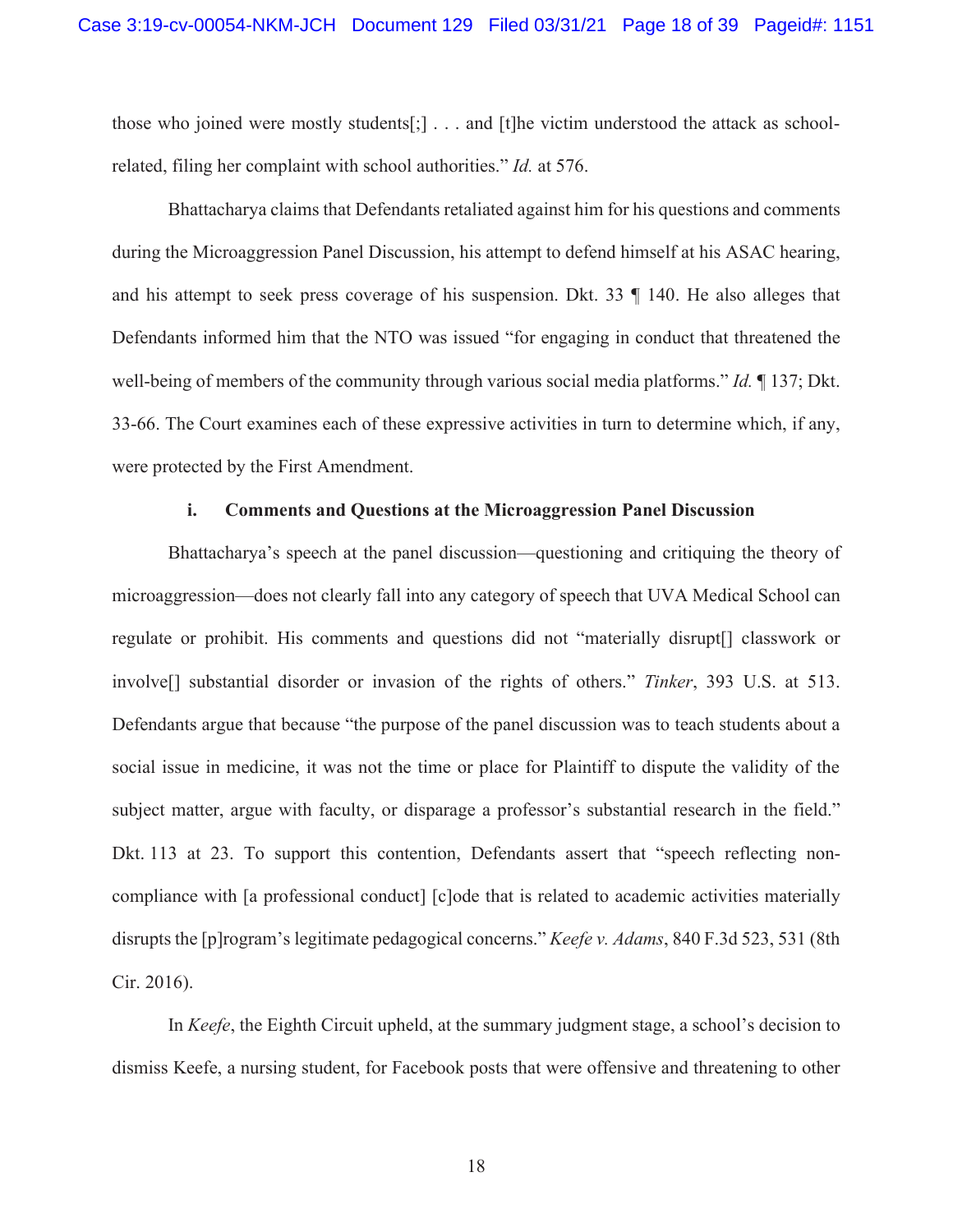students. *Id.* at 532. The court found that Keefe's "posts were directed at classmates, involved their conduct in the Nursing Program, and included a physical threat related to their medical studies— 'I'm going to . . . give someone a hemopneumothorax.<sup>5</sup>" *Id*. Considering that fellow students reported these posts and their resulting fears to instructors, Keefe's "disrespectful and threatening statements toward his colleagues had a direct impact on the students' educational experience. They also had the potential to impact patient care" because students who cannot communicate and collaborate in a clinical setting may cause "poor outcomes for the patients." *Id.* The court concluded that the First Amendment did not prevent the school from dismissing Keefe because he "had crossed the professional boundaries line, but . . . he had no understanding of what he did or why it was wrong, and he evidenced no remorse for his actions." *Id.* at 532–33.

Here, Bhattacharya's comments and questions were directed at the professors participating in the panel during a time designated for asking questions. His statements were academic in nature. Bhattacharya challenged one professor's definitions of "microaggression" and "marginalized group" as "contradictory" and "extremely nonspecific." Dkt. 33-2. He also asked several questions about the "evidence" underlying that professor's claims, critiquing it—and the professor's research over "years"—as "anecdotal." *Id.* These comments and questions might be forward or pointed, but—as alleged—they did not materially disrupt the discussion or substantially invade the professor's, or anyone else's, rights. Certainly, Bhattacharya's line of questioning concerned Rasmussen enough that she mentioned the need to "make sure to open up the floor to lots of people for questions" and ultimately called on another student to ask a question. *Id.* But Bhattacharya's allegations do not show that his statements had a "direct impact on [other] students' educational

<sup>&</sup>lt;sup>5</sup> In *Keefe*, the plaintiff testified that a hemopneumothorax is "a 'trauma' where the lung is punctured and air and blood flood the lung cavity." *Id.* at 527.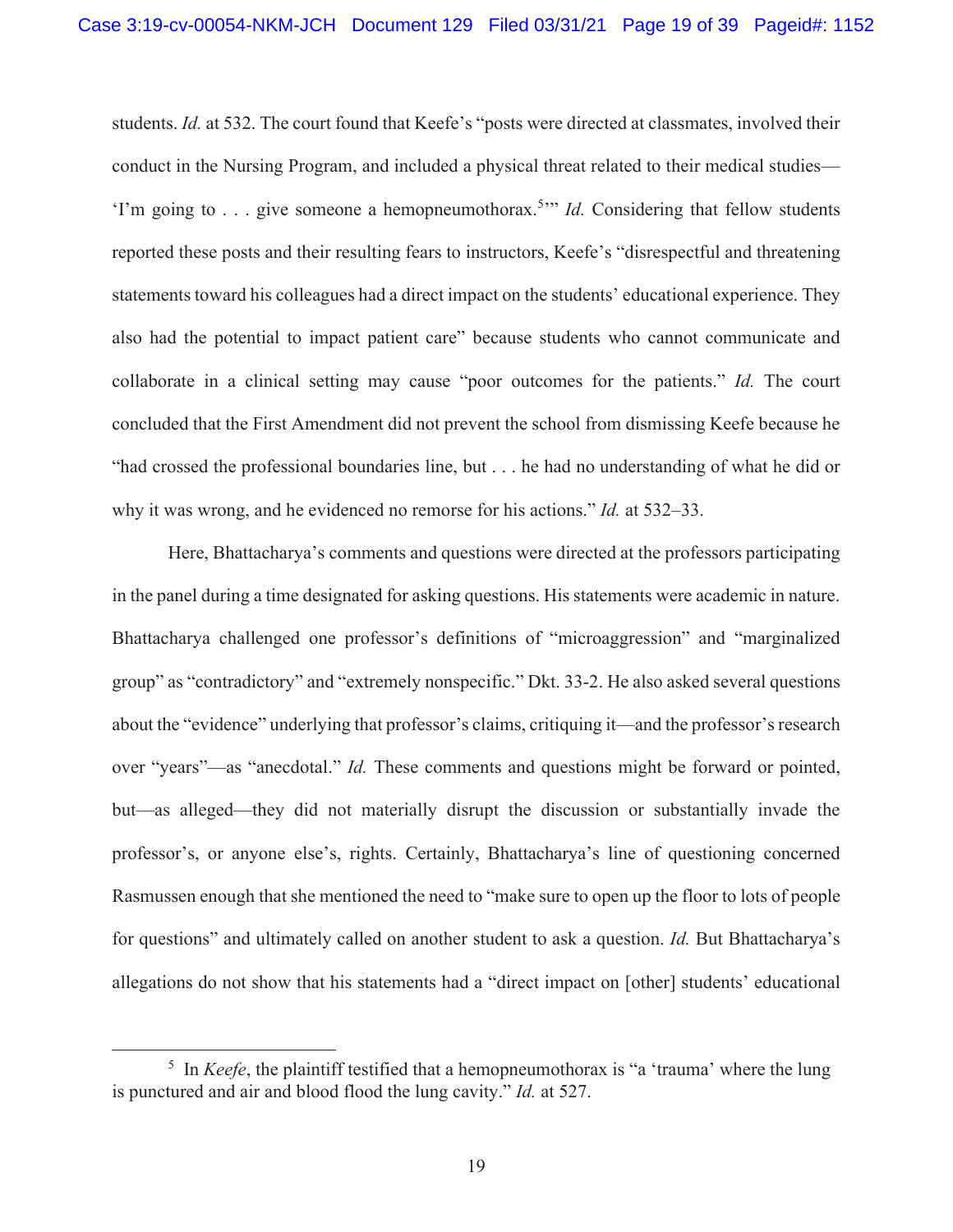experience" or "had the potential to impact patient care." *Keefe*, 840 F.3d at 531. Indeed, Bhattacharya's comments are a far cry from the comments at issue in *Keefe*.

Nor were Bhattacharya's comments and questions at the panel "vulgar," "lewd," "indecent," or "plainly offensive." *See Fraser*, 478 U.S. at 685–86. Defendants argue that Bhattacharya's comments meet these criteria because they were "insulting, disrespectful, and uncivil" to the faculty. Dkt. 113 at 23. In *Fraser*, the Supreme Court upheld the school district's decision to suspend a high school student who gave a speech at a school assembly in which he described a student he was nominating for student elective office "in terms of an elaborate, graphic, and explicit sexual metaphor." 478 U.S. at 678. But Bhattacharya's comments were not offensive or indecent in this manner. Indeed, the comments did not involve ad-hominem attacks or curse words. At worst, they were aggressive critiques.

Accordingly, the Court concludes that the amended complaint alleges sufficient facts to find that Bhattacharya's questions and comments at the microaggression panel were protected speech. His expressions were not made at inappropriate times or places, nor were his comments disruptive or offensive.

#### **ii. Speech at the ASAC Suspension Hearing**

Similarly, Bhattacharya's comments at his suspension hearing were not materially disruptive or offensive. The panel convened to give Bhattacharya a chance to explain to faculty members on the ASAC why he should be able to remain enrolled at UVA Medical School. He inquired why the hearing had been convened and complained about the lack of due process and transparency. Dkt. 33-48. Indeed, Bhattacharya fixated on whether or not he had received the November 15 letter from the ASAC, and he contested—at length—Tucker's statement that Canterbury had "recommended" that Bhattacharya go to CAPS in order to attend class. *Id.* In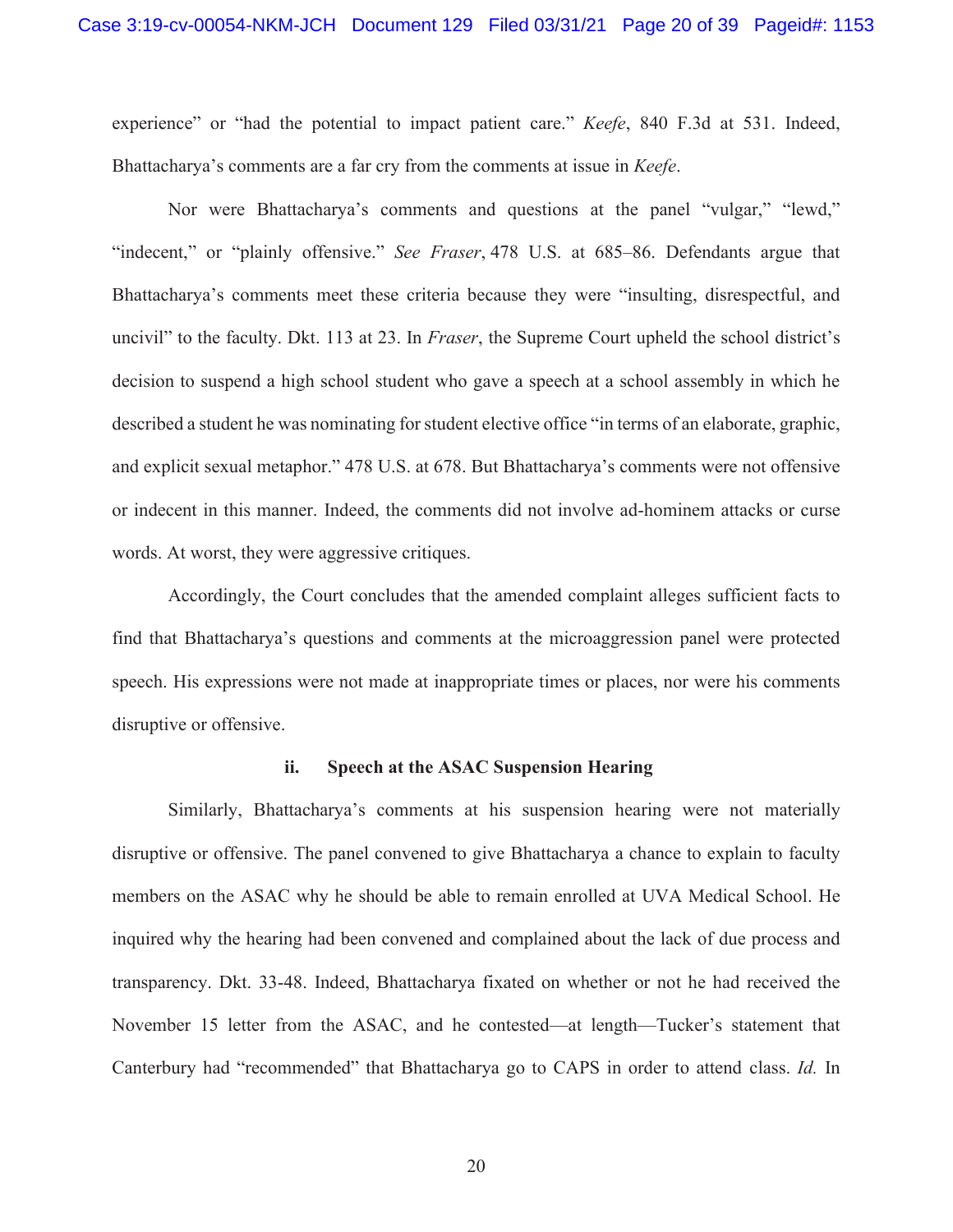addition, several ASAC members told Bhattacharya that his behavior was "extremely defensive," "aggressive," "threatening," and "inappropriate," and that his insistence on recording the meeting was "unusual." *Id.* But the Fourth Circuit has held that "the First Amendment protects bizarre behavior," and "bizarre does not equal disruptive." *Tobey v. Jones*, 706 F.3d 379, 388 (4th Cir. 2013). Furthermore, the audio recording did not contain "true threats," *Black*, 538 U.S. at 359, nor did the ASAC members say that the *content* of Bhattacharya's speech was threatening or might scare patients. Even if Bhattacharya's comments were contentious, rude, and defensive, they did not materially disrupt the hearing or substantially invade the ASAC members' rights. *Tinker*, 393 U.S. at 513. Nor did they "undermine the school's basic educational mission." *See Fraser*, 478 U.S. at 685–86.

Accordingly, the Court concludes that the amended complaint alleges sufficient facts to find that Bhattacharya's expressions at the ASAC suspension hearing were protected speech. His expressions were not made at inappropriate times or places, nor were his comments disruptive or offensive.

#### **iii. Online Speech**

Defendants argue that Bhattacharya has not alleged enough facts about the social media statements that drove UVA's decision to issue an NTO against him. Dkt. 113 at 24. Defendants also argue that Bhattacharya's statements that triggered the NTO were not protected speech because they were "true threats" related to the school. *Id.* But Bhattacharya alleges that Defendants have not disclosed any social media statements to him, even after he repeatedly requested them. Dkts. 33 ¶ 136–37; 33-65. In his appeal, Bhattacharya provided UVA with a list of social media platforms and other online forums he had been active on at the time the NTO was issued. *See id.* Without the statements, the Court cannot determine whether they are "true threats" related to the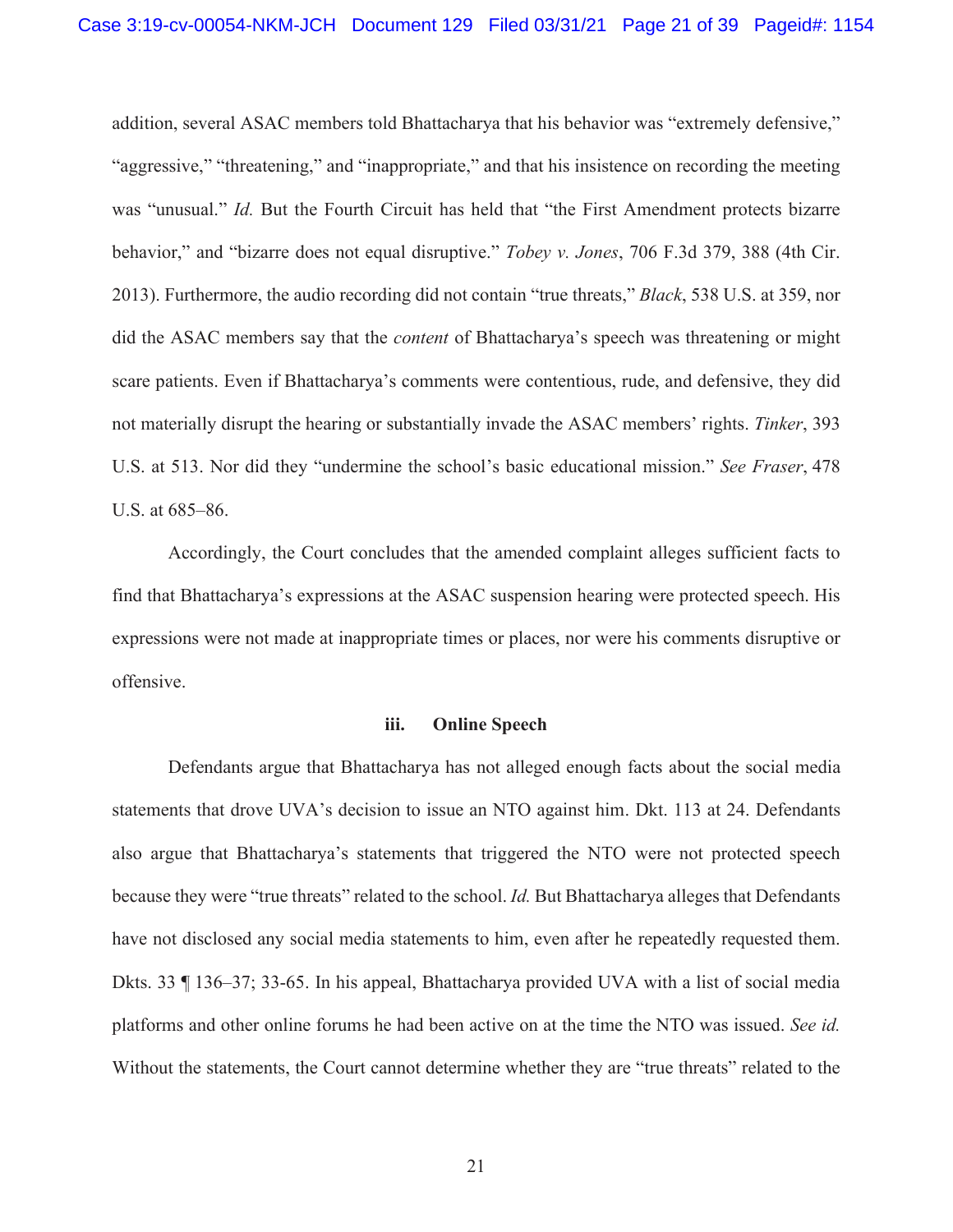school. But Bhattacharya's amended complaint makes clear that the statements in question are those that UVA used as the basis for issuing the NTO against him. Of course, once UVA discloses the statements underlying the issuance of the NTO, UVA may again then that the statements are "true threats" that receive no First Amendment protection. *Black*, 538 U.S. at 359. At this stage, however, the Court concludes that Bhattacharya has sufficiently alleged that his statements were protected speech.

#### **2. Adverse Action**

The second prong of the First Amendment retaliation test asks whether "the defendants took some action that adversely affected [the student's] First Amendment rights." *Buxton*, 862 F.3d at 427. "[A] plaintiff suffers adverse action if the defendant's allegedly retaliatory conduct would likely deter a person of ordinary firmness from the exercise of First Amendment rights." *Martin v. Duffy*, 858 F.3d 239, 249 (4th Cir. 2017), *cert. denied*, 138 S. Ct. 738 (2018). Indeed, because "conduct that tends to chill the exercise of constitutional rights might not itself deprive such rights, . . . a plaintiff need not actually be deprived of [his] First Amendment rights in order to establish . . . retaliation." *Constantine*, 411 F.3d at 500.

Bhattacharya sufficiently alleges that Defendants retaliated against him. Indeed, they issued a Professionalism Concern Card against him, suspended him from UVA Medical School, required him to undergo counseling and obtain "medical clearance" as a prerequisite for remaining enrolled, and prevented him from appealing his suspension or applying for readmission by issuing and refusing to remove the NTO. *Id.* ¶ 142. Because a student would be reluctant to express his views if he knew that his school would reprimand, suspend, or ban him from campus for doing so, the Court concludes that Bhattacharya has adequately alleged adverse action.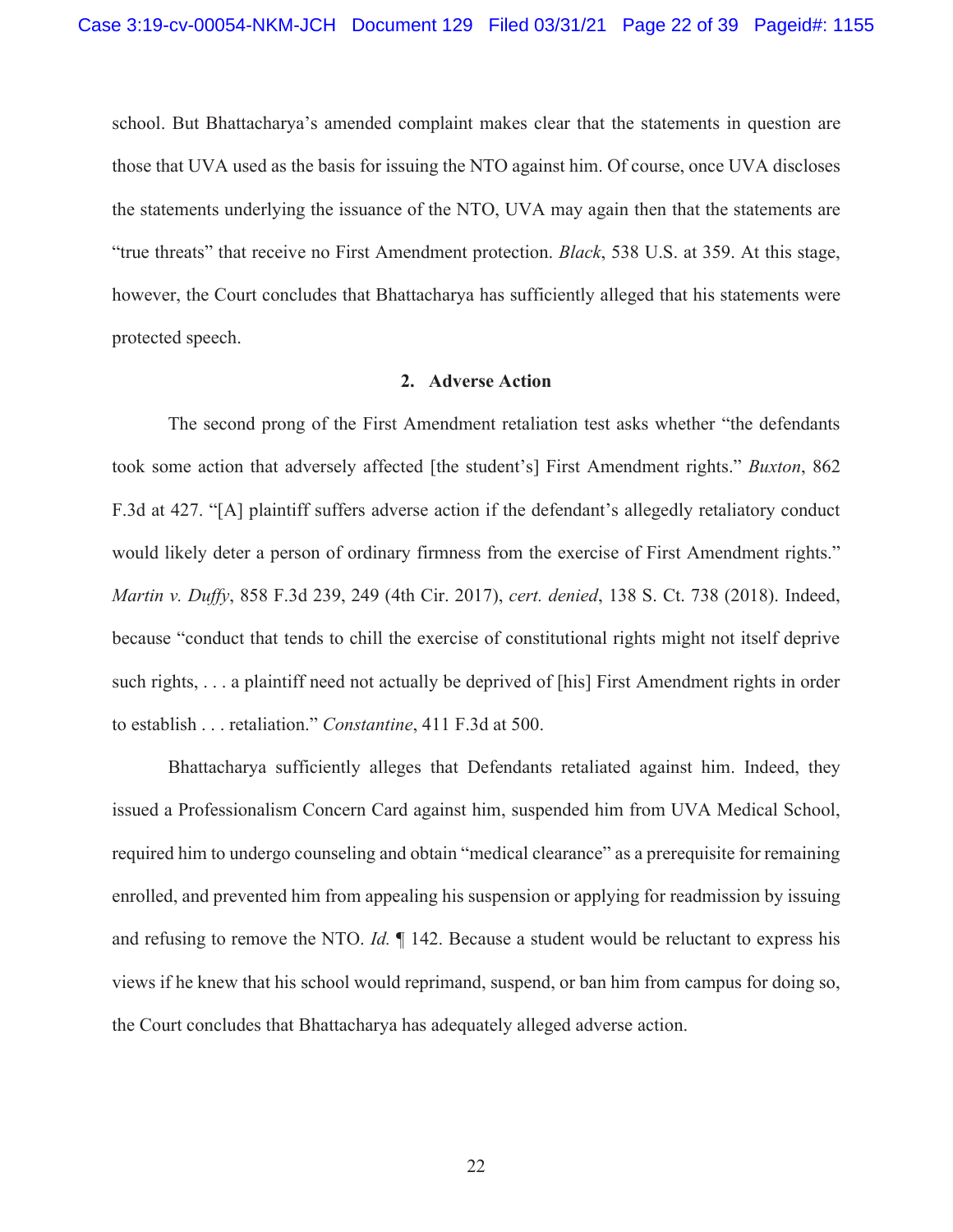#### **3. Causal Connection**

The third prong of the First Amendment retaliation test asks whether "there was a causal relationship between [the student's] protected activity and the defendants' conduct." *Buxton*, 862 F.3d at 427. To allege a causal connection between the protected speech and the adverse action, a plaintiff must show (1) the defendants' awareness of the plaintiff's protected speech and (2) "some degree of temporal proximity" between that awareness and the adverse action. *Constantine*, 411 F.3d at 501.

Bhattacharya alleges that Defendants were aware of his comments and questions at the microaggression panel discussion and suspension hearing. *Id.* ¶ 144. Certainly, the faculty members present at the microaggression panel discussion and those present at the suspension hearing were aware of his speech. In addition, he points to Kern's Card, which stated that Bhattacharya "asked a series of questions that were quite antagonistic toward the panel" and "stated one faculty member was being contradictory." Dkts. 33 ¶ 67; 33-13. He also points to the November 15 letter from the ASAC, which states that his "behavior" at the panel was "thought to be unnecessarily antagonistic and disrespectful." Dkts. 33 ¶ 91; 33-35. The November 29 suspension letter, too, states that his "aggressive and inappropriate interactions in multiple situations, including in public settings, during a speaker's lecture, with your Dean, and during the committee meeting yesterday, constitute a violation of the School of Medicine's Technical Standards." Dkts. 33 ¶ 116–17; 33-51. Finally, Bhattacharya also alleges that UVA Defendants were aware of some unidentified comments on "various social media platforms," which UVA informed him were the basis of the NTO banning him from campus. Dkts. 33 ¶ 137; 33-66. These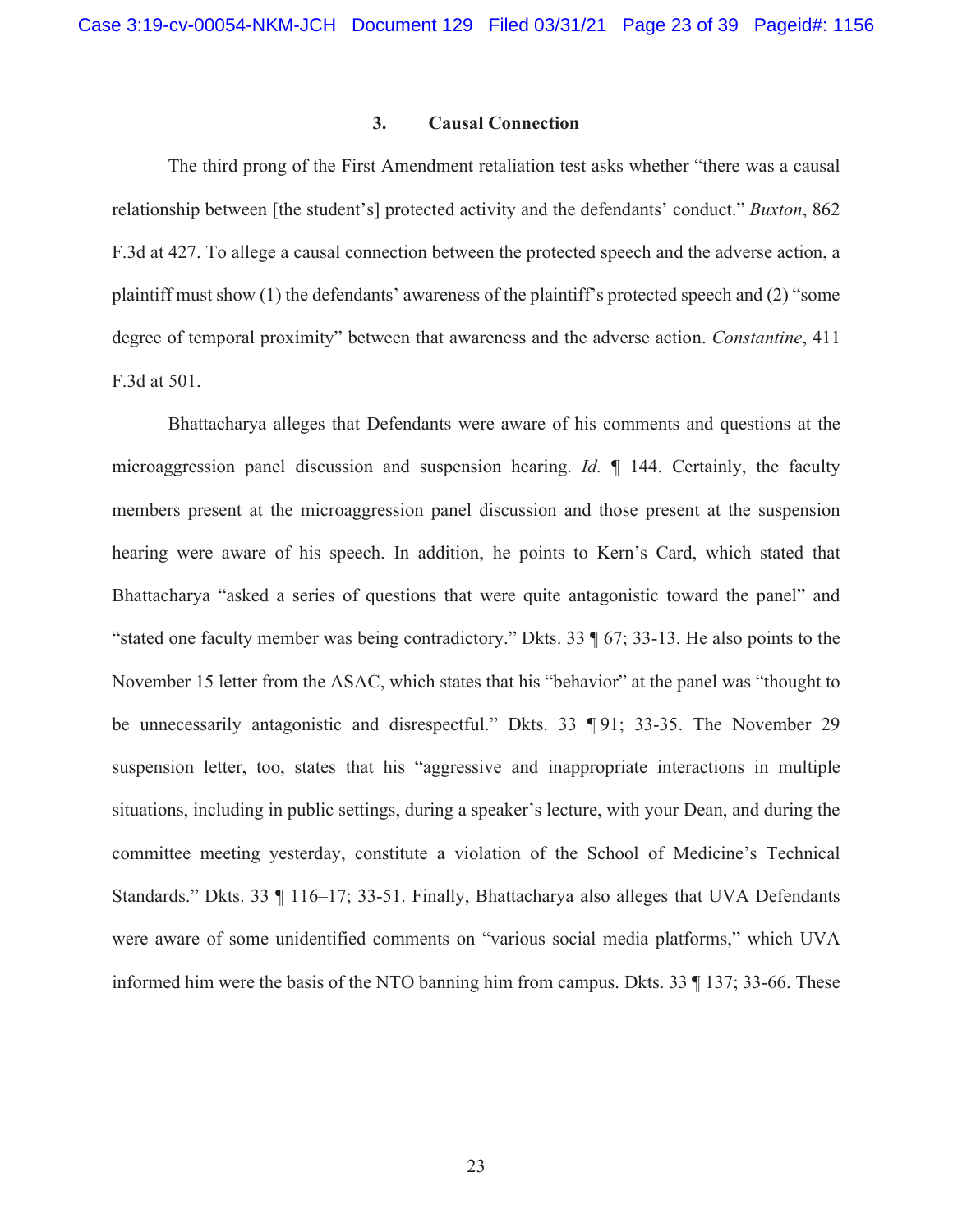allegations are sufficient to show that Defendants were aware of Bhattacharya's speech at the panel discussion, suspension hearing, and on social media.<sup>6</sup>

In terms of temporal proximity, Bhattacharya's comments and questions at the microaggression panel discussion occurred on October 25, 2018, Dkt. 33 ¶ 3, and his suspension hearing occurred on November 28, *id.* ¶ 110. UVA Medical School suspended him on November 29, *id.* ¶ 116—just over a month after the panel discussion and one day after the suspension hearing. UVA issued the NTO against him on January 2, 2019, *id.* ¶ 128—just over two months after the panel discussion and one month after his suspension hearing. The Court is satisfied that the time that elapsed between Bhattacharya's protected speech and his suspension and ban from the UVA Grounds is sufficient to raise a plausible inference of a causal connection. *Constantine*, 411 F.3d at 501 (finding a causal connection where "[a]t most, four months elapsed from the time [plaintiff] complained about [a professor's] exam and the grade appeals process to the time of the defendants' alleged retaliatory conduct"). At this stage, no more is needed.

#### **i. But-For Causation**

Defendants contest causation and argue that they suspended Bhattacharya for behavior that violated UVA Medical School's professional code of conduct, and not for the content of his speech or his viewpoint. *See, e.g.*, Dkt. 116 at 3–5. Defendants rely on the same exhibits that Bhattacharya does. They point to Kern's Card, which stated that Bhattacharya's "level of frustration/anger seemed to escalate" and expressed "shock" that Bhattacharya showed "so little respect toward faculty members." Dkts. 33 ¶ 67; 33-13. They also note that the November 15 letter from the ASAC emphasized that "people may have different opinions on various issues, but they need to

<sup>&</sup>lt;sup>6</sup> However, Bhattacharya does not allege any facts from which the Court can draw the inference that Defendants were aware of his attempts to gain publicity about his situation by submitting documents to SecureDrop.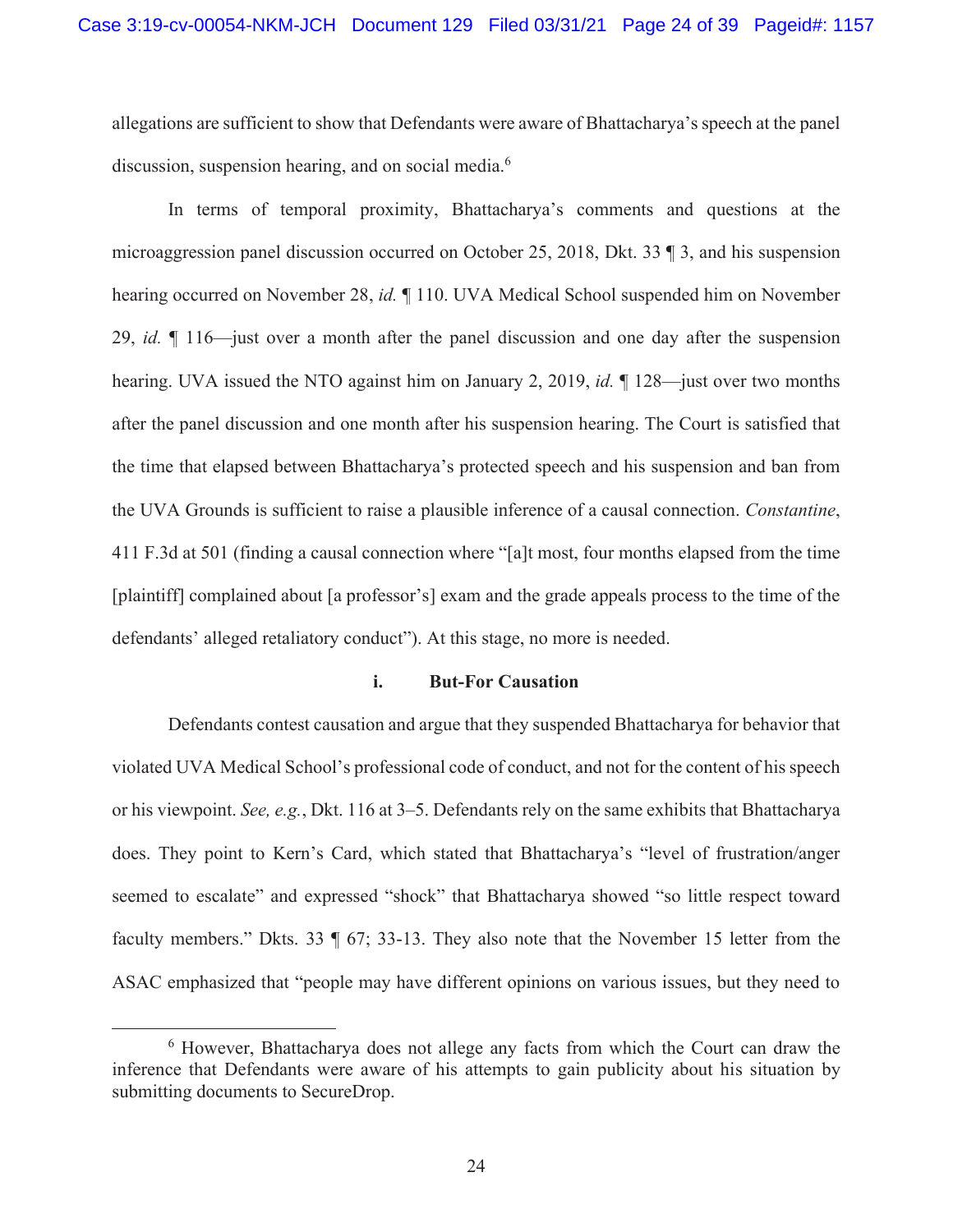express them in appropriate ways," and that "[i]t is always very important in medicine to show mutual respect to all." Dkts. 33 ¶ 91; 33-35. In addition, the physicians at the suspension hearing told Bhattacharya that his behavior *since* the panel discussion was the primary focus on their meeting, and that they felt patients in the room during the suspension hearing would be "scared" of him. Dkt. 33-48. Finally, Defendants point to the same language as Bhattacharya does in the November 29 suspension letter to underscore that the letter cited specific UVA Medical School Technical Standards that Bhattacharya violated, including "[d]emonstrating self-awareness and self-analysis of one's emotional state and reactions, . . . [e]stablishing effective working relationships with faculty, other professionals and students in a variety of environments; and [c]ommunicating in a non-judgmental way with persons whose beliefs and understandings differ from one's own." Dkts. 33 ¶ 116–17; 33-51.

But to survive a motion to dismiss, Bhattacharya does not need to establish that but for his protected speech he would not have been suspended from UVA Medical School or banned from the UVA Grounds. Of course, Bhattacharya must clear a higher hurdle to *prevail* on a First Amendment retaliation claim. "It is not enough to show that an official acted with a retaliatory motive and that the plaintiff was injured—the motive must *cause* the injury. Specifically, it must be a 'but-for' cause, meaning that the adverse action against the plaintiff would not have been taken absent the retaliatory motive." *Nieves v. Bartlett*, 139 S. Ct. 1715, 1722 (2019) (quoting *Hartman v. Moore*, 547 U.S. 250, 260 (2006)). In *Mount Healthy City School Board of Education v. Doyle*, for example, the Supreme Court held that even if a teacher's "protected conduct played a part, substantial or otherwise, in [the] decision not to rehire," he was not entitled to reinstatement "if the same decision would have been reached" absent his protected speech. 429 U.S. 274, 285 (1977).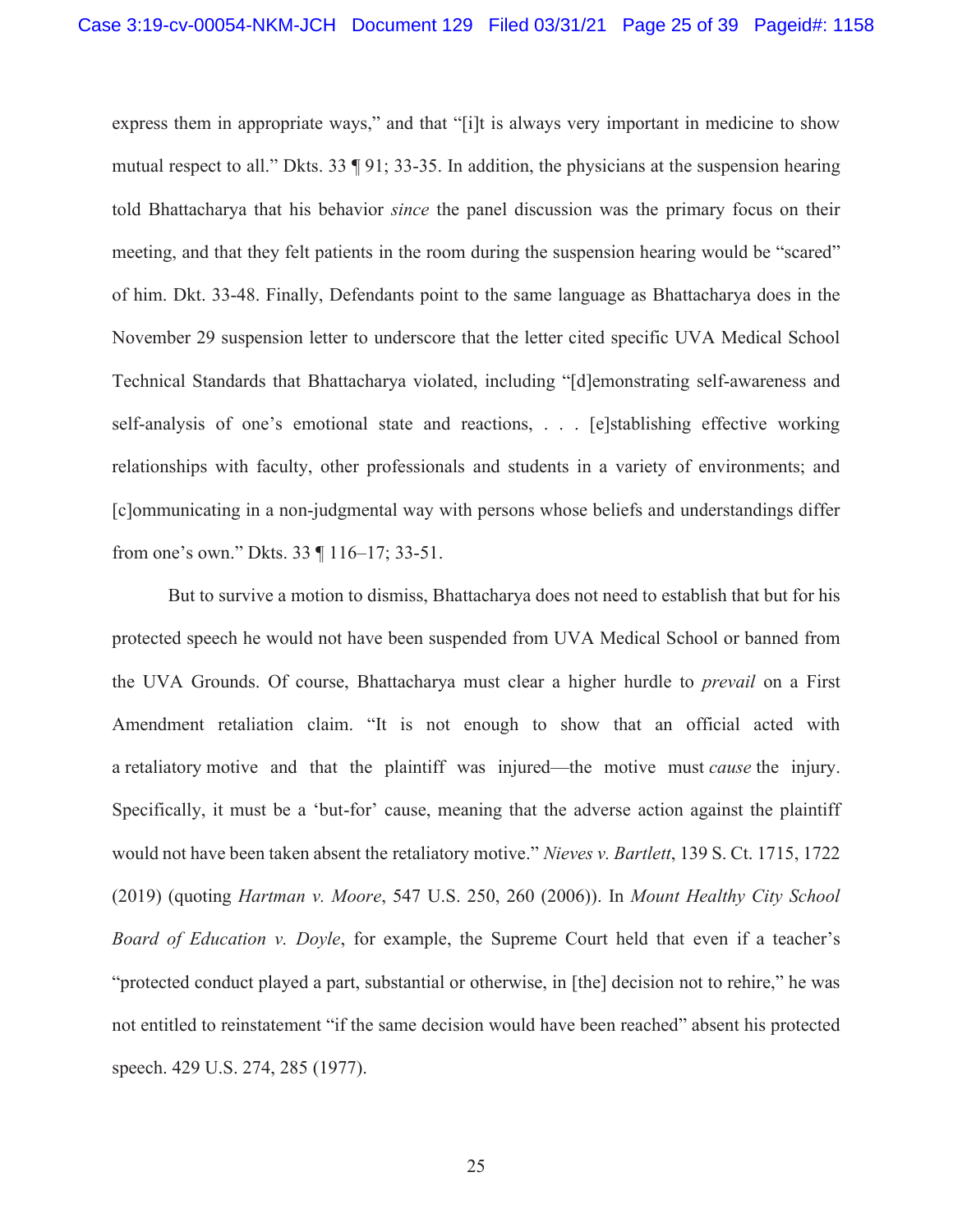Although the Fourth Circuit has yet to address this question, several courts have found that schools may enforce academic professionalism requirements in programs that train licensed medical professionals without violating the First Amendment. *Keefe*, 840 F.3d at 532–33; *Ward v. Polite*, 667 F.3d 727, 734 (6th Cir. 2012); *Keeton v. Anderson-Wiley*, 664 F.3d 865 (11th Cir. 2011). "Given the strong state interest in regulating health professions, teaching and enforcing viewpoint-neutral professional codes of ethics are a legitimate part of a professional school's curriculum that do not, at least on their face, run afoul of the First Amendment." *Keefe*, 840 F.3d at 530. Still, a university may violate the First Amendment if it uses a professional code of conduct or ethics as a pretext to punish the content of a student's speech. *Ward*, 667 F.3d at 785 (denying university's motion for summary judgment because student produced sufficient evidence to show that university's decision to dismiss counseling student from training program on basis that student's request for a referral to avoid counseling gay and lesbian clients violated professional code of ethics may have been "deployed as a pretext for punishing" student's speech). *See also Papish*, 410 U.S. at 671 (ordering a student's reinstatement where the facts "show[ed] clearly that petitioner was expelled because of the disapproved content of the newspaper rather than the time, place, or manner of its distribution").

Bhattacharya's amended complaint and attached exhibits provide some evidence regarding Defendants' justifications for their actions. Yet Bhattacharya adequately alleges that Defendants used the professionalism standards as a pretext for engaging in content-based or viewpoint discrimination, thereby calling that justification into question. *See* Dkt. 33 ¶¶ 144–45. Bhattacharya also adequately alleges that UVA's issuance of the NTO was pretextual. *Id.* ¶ 137.

The record is not developed sufficiently at this stage to determine whether Bhattacharya's First Amendment retaliation claim fails as a matter of law. Moreover, such fact-intensive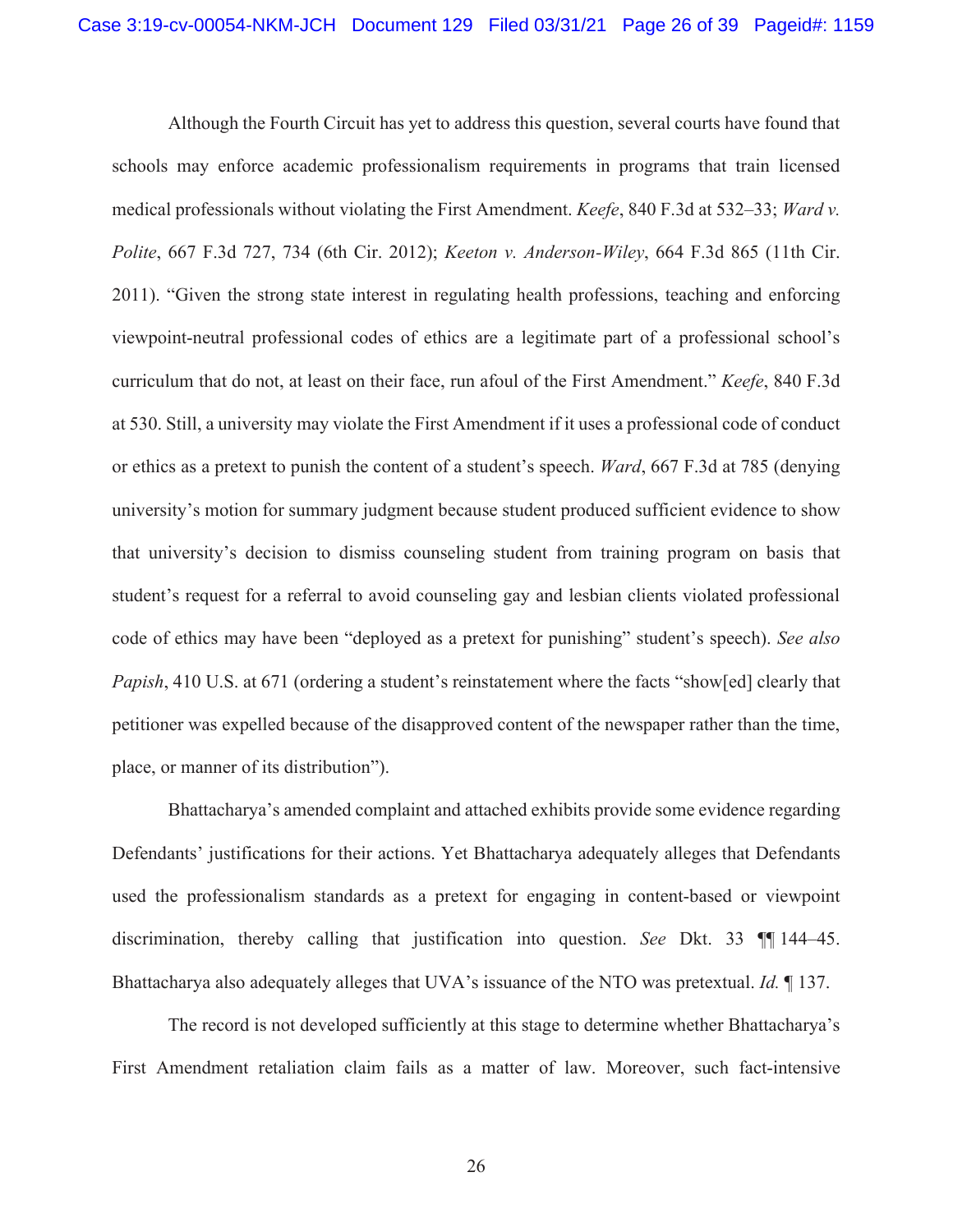arguments about causation are better evaluated on summary judgment. "Based on [Bhattacharya's amended] complaint, it is unclear whether [Defendants'] behavior was reasonably motivated by [his] 'disruptive' conduct or unreasonably motivated by his protected [speech]." *Tobey*, 706 F.3d at 389 (finding, at the motion to dismiss stage, that plaintiff who was arrested when he "removed his sweatpants and t-shirt to reveal the text of the Fourth Amendment on his chest" at airport screening checkpoint had stated a valid First Amendment retaliation claim).

# **4. Qualified Immunity for Individual Defendants**

"Qualified immunity shields an officer from suit when she makes a decision that, even if constitutionally deficient, reasonably misapprehends the law governing the circumstances she confronted." *Taylor v. Riojas*, 141 S. Ct. 52, 53 (2020) (per curiam) (quoting *Brosseau v. Haugen*, 543 U.S. 194, 198 (2004) (per curiam)) (internal quotation marks omitted). "Officials are not liable for bad guesses in gray areas; they are liable for transgressing bright lines." *Maciariello v. Sumner*, 973 F.2d 295, 298 (4th Cir. 1992) (citing *Anderson v. Creighton*, 483 U.S. 635, 639–40 (1987)). To determine whether a complaint should survive a motion to dismiss on grounds of qualified immunity, the Court asks (1) "whether a constitutional violation occurred" and (2) "whether the right violated was clearly established." *Tobey v. Jones*, 706 F.3d at 385 (4th Cir. 2011). But the Court need not address the questions in that order. *Pearson v. Callahan*, 555 U.S. 223, 236 (2009). A right is clearly established if it is "sufficiently clear that every reasonable official would have understood that what he is doing violates that right." *Mullenix v. Luna*, 577 U.S. 7, 11 (2015) (quoting *Reichle v. Howards*, 566 U.S. 658, 664 (2012)) (internal quotation marks and alteration omitted).

Based on Bhattacharya's allegations, the Court cannot conclude that the Individual Defendants are entitled to qualified immunity on the First Amendment retaliation claim.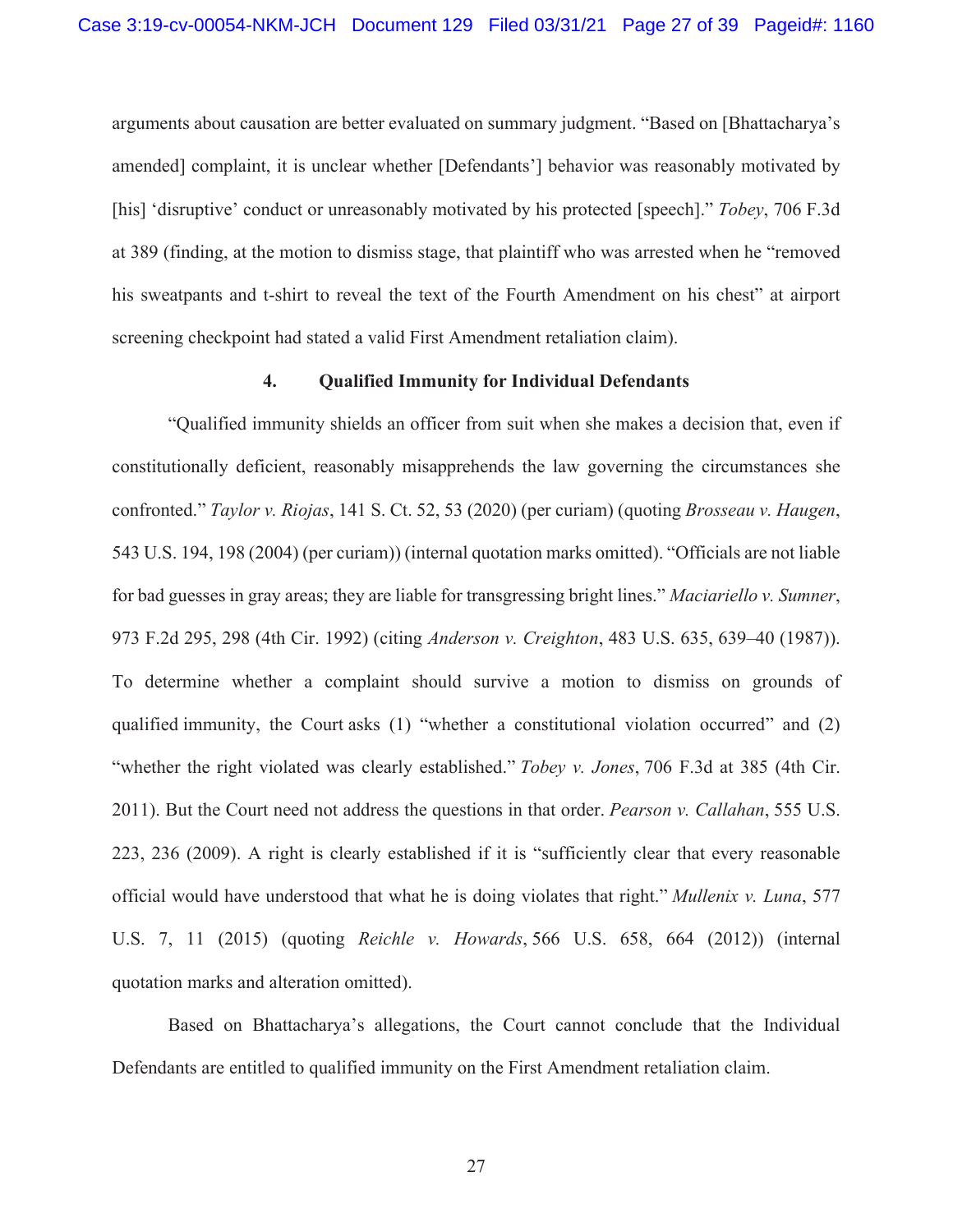A defendant is entitled to raise a qualified immunity defense at the motion to dismiss stage of litigation, and later on a motion for summary judgment. *Tobey*, 706 F.3d at 393–94. In *Tobey*, the Fourth Circuit affirmed the denial of qualified immunity on a motion to dismiss. The court concluded that "[t]he question whether Mr. Tobey's conduct was so 'bizarre' and 'disruptive' that Appellant's reaction was reasonable" in "jump[ing] straight to arrest" Tobey could not "be decided at the 12(b)(6) stage." *Id.* at 393. Here, the ultimate question whether Individual Defendants in fact violated Bhattacharya's First Amendment rights by retaliating against him because of his protected speech—and accordingly, whether the First Amendment right violated was clearly established requires a more developed record. Indeed, "[o]rdinarily, the question of qualified immunity should be decided at the summary judgment stage." *Willingham v. Crooke*, 412 F.3d 553, 558 (4th Cir. 2005). Thus, while the Court reviews this issue based on the allegations in the complaint now, "[i]t may be that discovery will reveal there is no genuine issue of material fact," and Peterson, Kern, and Rasmussen "can move for summary judgment" on qualified immunity grounds. *See Tobey*, 706 F.3d at 393.

At this stage of the litigation, the Court finds that Peterson, Kern, and Rasmussen are not entitled to qualified immunity on the First Amendment retaliation claim.

Accordingly, the Court will deny Defendants' motion to dismiss Count I of the amended complaint.

#### **B. Count II: Constitutional Due Process**

The Due Process Clause of the Fourteenth Amendment provides that "no state shall deprive any person of life, liberty, or property, without due process of law." U.S. Const. Amend. XIV § 1. To state a procedural due process claim, Bhattacharya must allege: "(1) a cognizable 'liberty' or 'property' interest; (2) the deprivation of that interest by 'some form of state action'; and (3) that

28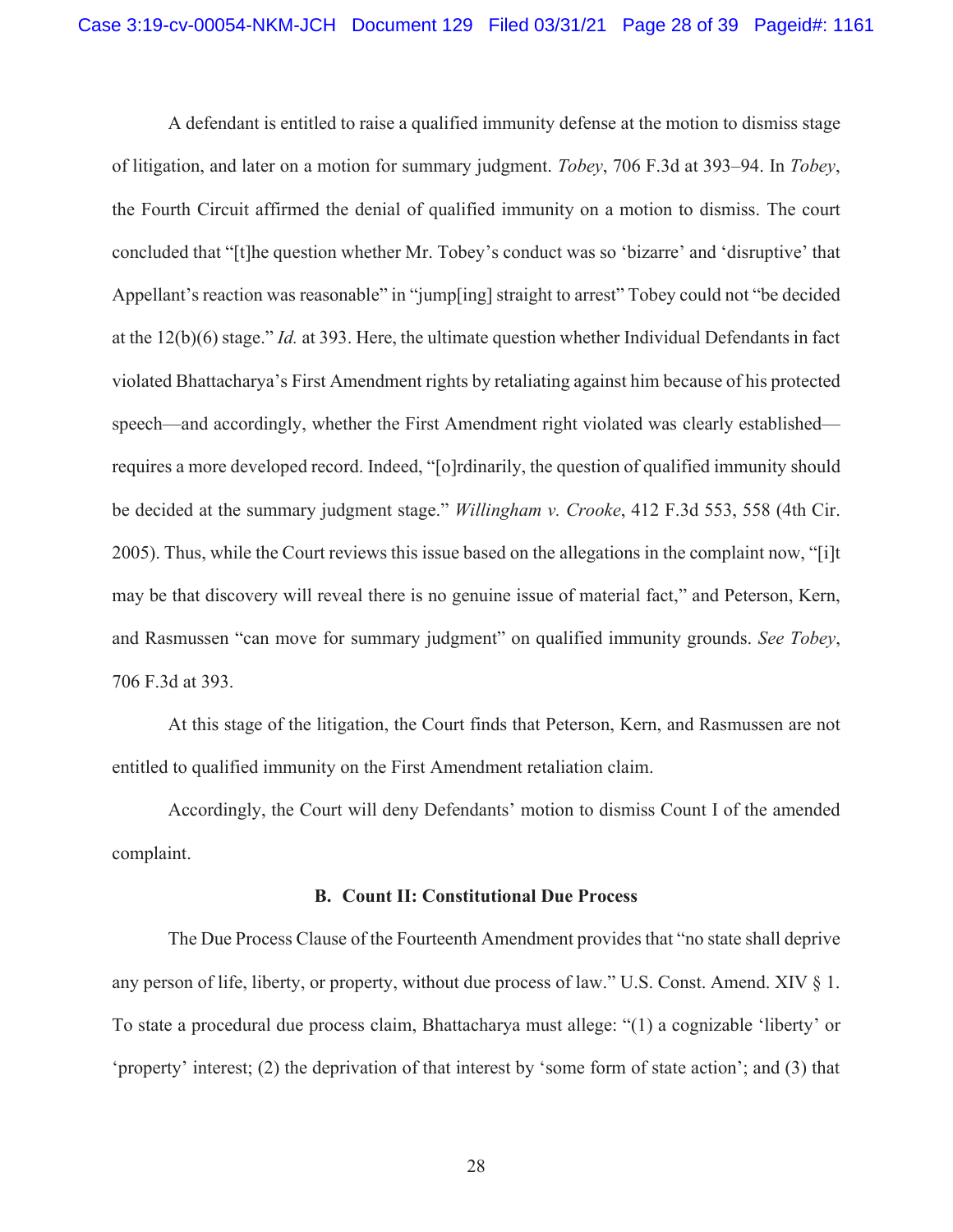the procedures employed were constitutionally inadequate." *Iota Xi Chapter of Sigma Chi Fraternity v. Patterson*, 566 F.3d 138, 145 (4th Cir. 2009) (quoting *Stone v. Univ. of Md. Med. Sys. Corp.*, 855 F.2d 167, 172 (4th Cir. 1988)).

Bhattacharya argues that he had a "liberty interest in [his] Protected Free Speech" and a "liberty and property interest in continuing his medical studies at UVA Med School and pursuing the practice of medicine." Dkt. 33 ¶¶ 148–49. He claims that Defendants deprived him of these interests without proper notice and the opportunity to be heard. *Id.* ¶ 152. Specifically, when UVA Medical School suspended him, it failed to accord with all of its internal policies and procedures, including the ASAC Operating Procedures. *Id.* ¶ 151.

#### **1. Liberty Interest in Protected Free Speech**

Defendants' purported deprivation of Bhattacharya's free speech interest is not cognizable as a procedural due process claim.

The Supreme Court's decision in *Board of Regents of State Colleges v. Roth* addressed this issue directly. 408 U.S. 564 (1972). In *Roth*, a university professor claimed that his removal could have been based in part on the exercise of his First Amendment right to freedom of speech. *Id.* The Court remarked that "[w]hen a State would directly impinge upon interests in free speech or free press, this Court has on occasion held that opportunity for a fair adversary hearing must precede the action, whether or not the speech or press interest is clearly protected under substantive First Amendment standards." *Id.* at 575 n.14. However, the Court went on to note that actions requiring such procedural safeguards were those in which the core interest at stake was "itself a free speech interest," such as "before an injunction is used against the holding of rallies and public meetings" or "before a State makes a large-scale seizure of a person's allegedly obscene books, magazines, and so forth." *Id.* (internal citations omitted). The Supreme Court reasoned that the deprivation of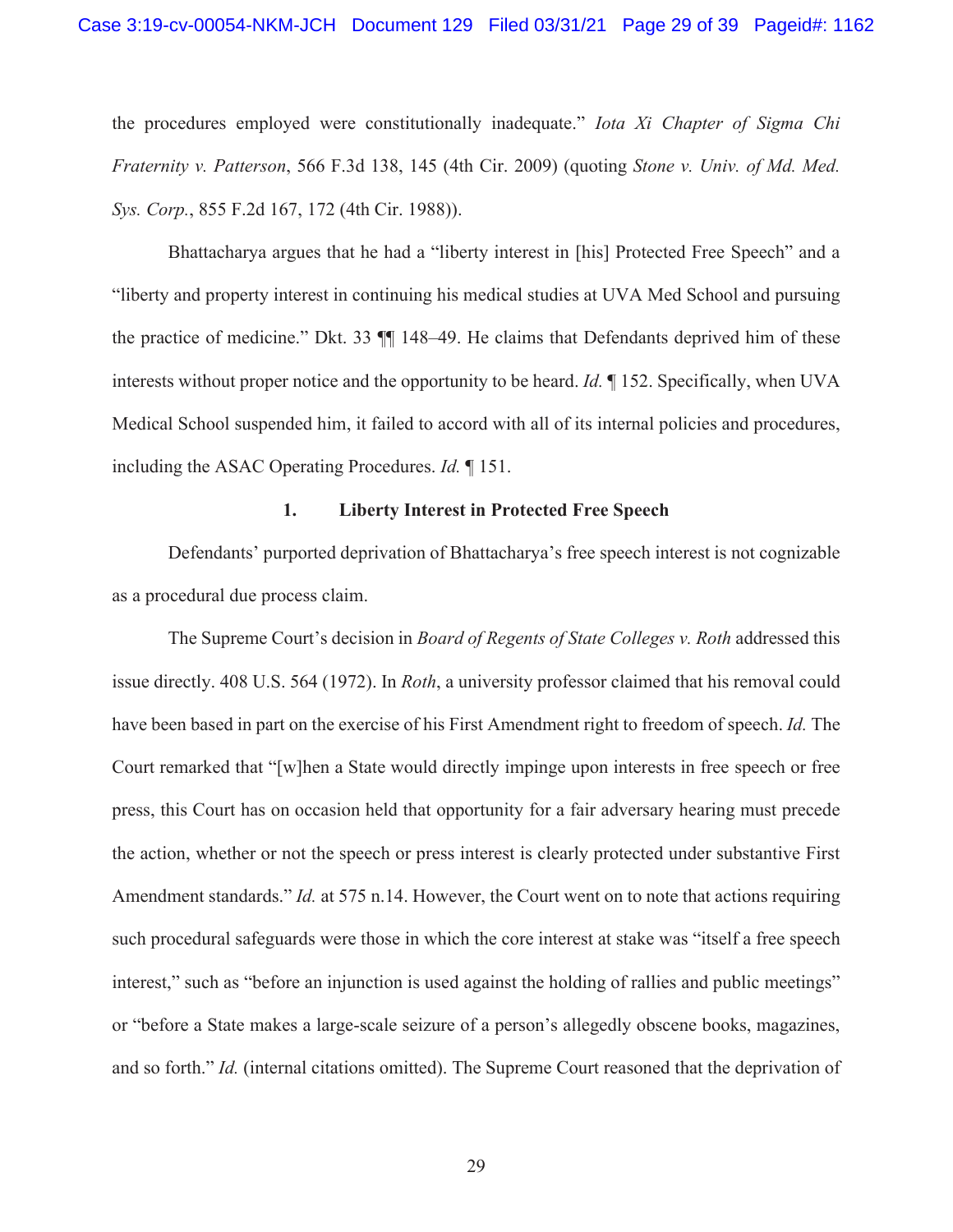the plaintiff's free speech rights was not "directly impinged . . . in any way comparable to a seizure of books or an injunction against meetings." *Id.* It concluded that "[w]hatever may be a teacher's rights of free speech, the interest in holding a teaching job at a state university, simpliciter, is not itself a free speech interest." *Id.*

In this case, Bhattacharya has faced no direct deprivation of his free speech rights comparable to the examples the Supreme Court highlighted. Indeed, Bhattacharya does not allege that Defendants prohibited him from expressing his views at all. Whatever may be Bhattacharya's free speech rights as a medical student, his interest in continuing his medical studies and pursuing a career in the medical profession "is not itself a free speech interest" cognizable under procedural due process. *Id.* 

# **2. Liberty and Property Interest in Continued Enrollment and Practice of Medicine**

Bhattacharya claims a purported liberty and property interest in continuing his studies at UVA Medical School and pursuing the practice of medicine. Assuming such interests are cognizable, $\frac{7}{1}$  this procedural due process claim also would fail.

 $<sup>7</sup>$  The Court doubts that Bhattacharya has sufficiently pled either a property or a liberty</sup> interest in continued enrollment. "A protected property interest cannot be created by the Fourteenth Amendment itself, but rather must be created or defined by an independent source." *Equity In Athletics, Inc. v. Dep't of Educ.*, 639 F.3d 91, 109 (4th Cir. 2011) (citing *Roth*, 408 U.S. at 577). For example, in *Goss v. Lopez*, 419 U.S. 565, 573–74 (1975), the Supreme Court held that a student had a property interest in continued public school enrollment because the student located a state statute creating an entitlement to a free education to all residents between 5 and 21 years old. Here, Bhattacharya's amended complaint "fails to cite or to identify any statute or other source of a legitimate claim of entitlement to [Bhattacharya's] continued enrollment at [UVA Medical School]." *Doe v. Rector & Visitors of George Mason Univ.*, 132 F. Supp. 3d 712, 720 (E.D. Va. 2015). Furthermore, "[n]either the Supreme Court nor the Fourth Circuit has held that such a property interest exists in connection with higher education, either categorically or specifically with regard to Virginia law." *Id.* at 720–21. But the Supreme Court and Fourth Circuit have assumed without deciding that students have a protected property right to continued enrollment, as the Court does here. *See Tigrett v. Rector & Visitors of the Univ. of Va.*, 290 F.3d 620, 627 (4th Cir. 2002).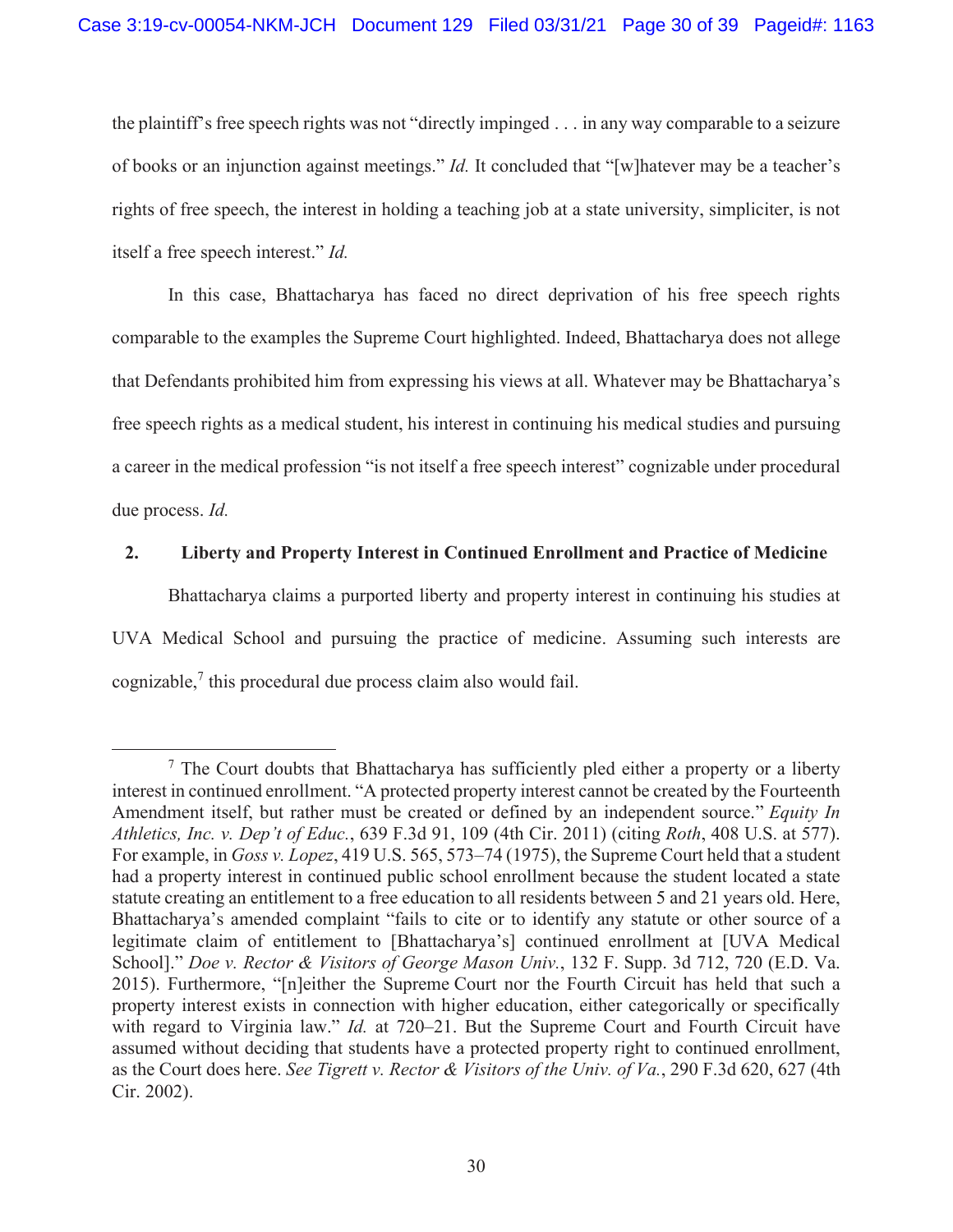When determining what procedural safeguards are required under the Due Process Clause, courts distinguish between academic and disciplinary dismissals. A disciplinary dismissal is one in response to charges of misconduct; in such circumstances, a hearing at which a student can present his side of a factual issue could "provide a meaningful hedge against erroneous action." *Goss v. Lopez*, 419 U.S. 565, 583 (1978) (classifying as disciplinary students' suspension for participating in demonstrations that had disrupted classes, attacking a police officer, and damaging school property). In contrast, an academic dismissal is one related to performance in studies; an academic "judgment is by its nature more subjective and evaluative than the typical factual questions presented in the average disciplinary decision" and requires "expert evaluation of cumulative information." *Bd. of Curators of Univ. of Mo. v. Horowitz*, 435 U.S. 78, 90 (1978) (classifying as academic a student's dismissal because she lacked "the necessary clinical ability to perform adequately as a medical doctor and was making insufficient progress toward that goal"). A public university must give a student notice and an opportunity to be heard when taking disciplinary action. *Goss*, 419 U.S. at 581. But the Due Process Clause does not require such "stringent procedural protection[s]" for academic dismissals. *Henson v. Honor Comm. of Univ. of* 

Bhattacharya also argued that he has alleged a liberty interest in his reputation. A plaintiff has a right to due process "[w]here a person's good name, reputation, honor, or integrity is at stake because of what the government is doing to him," *Wisconsin v. Constantineau*, 400 U.S. 433, 437 (1971), as long as a "tangible interest such as employment"—or perhaps suspension from a public school—is involved. *Paul v. Davis*, 434 U.S. 693, 701 (1976). In *Goss*, the Supreme Court found that public school students suspended for misconduct allegations had been deprived of a reputational liberty interest. 419 U.S. at 575. To state a claim for procedural due process violations based on a reputational interest in the context of suspension from a public university, a student must allege (1) a stigmatizing statement (2) made public by the public university, (3) in conjunction with his suspension from the university, and (4) that the charge triggering his suspension was false. *Doe*, 132 F. Supp. 3d at 723–24 (citing *Sciolino v. City of Newport News*, 480 F.3d 642, 646 (4th Cir. 2007)). Here, Bhattacharya's amended complaint has not alleged any of these elements. His allegations do not raise the inference that he was suspended for misconduct, nor that UVA Medical School made public a stigmatizing statement about him. If anything, Bhattacharya alleges that *he* sought to make information about his suspension public. *See* Dkt. 33 ¶ 124.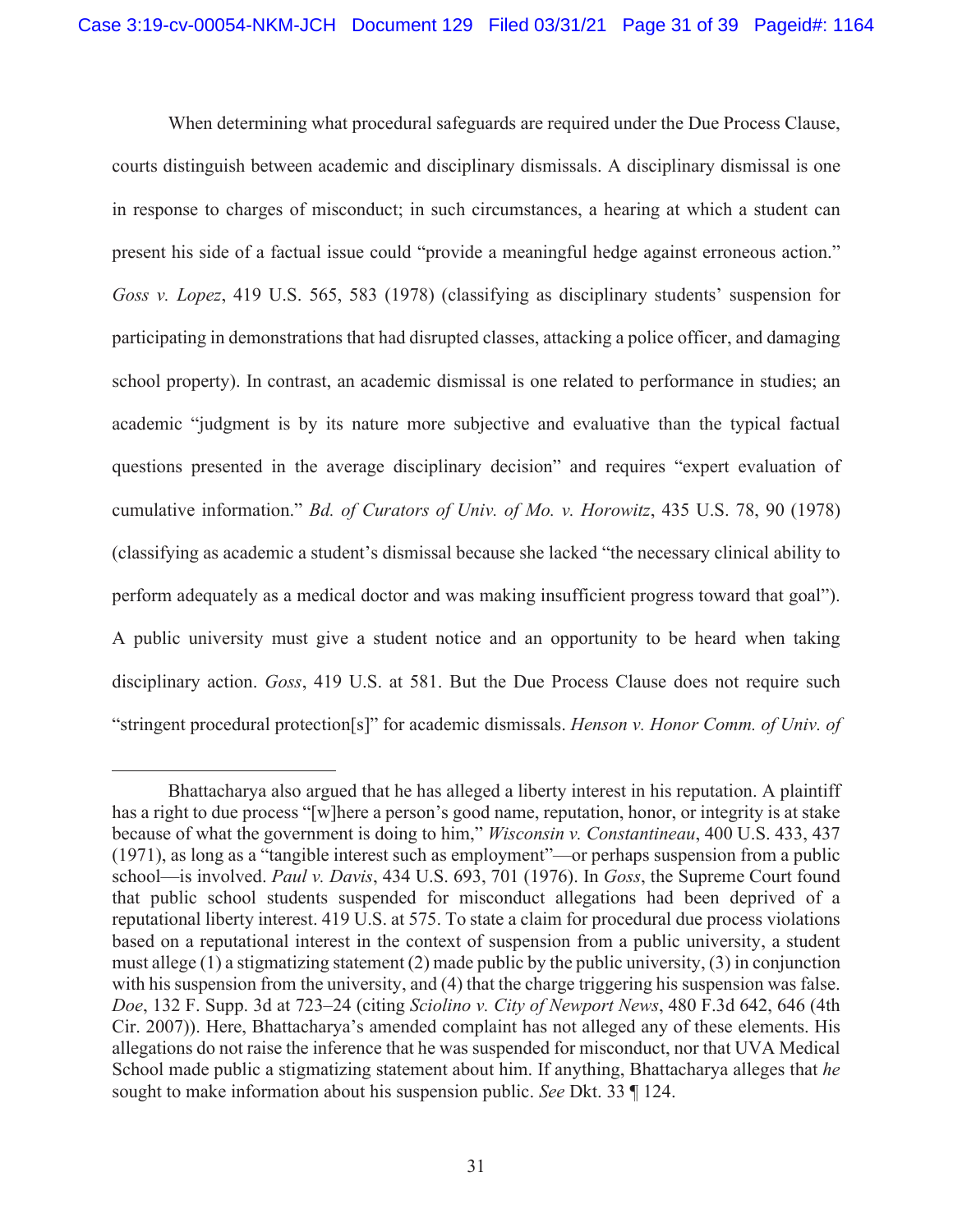*Va.*, 719 F.2d 69, 75 (4th Cir. 1983); *see also Horowitz*, 435 U.S. at 86 (1978). Indeed, no formal hearing at all is required for an academic dismissal. *Id.* at 90.

 Bhattacharya's due process claim faces an uphill climb because the allegations in the amended complaint demonstrate that the decision to suspend Bhattacharya from the medical school was an academic judgment, not a disciplinary one. The ASAC members who suspended Bhattacharya from the medical program were evaluating whether Bhattacharya met the professionalism standards set by the institution.<sup>8</sup> Dkt. 33-49 at 2. Professionalism is a core competency of the degree program at UVA Medical School, evaluated by faculty along with any other competency required to obtain a medical degree. *See* Dkt. 33-9 at 2. And evaluating professionalism is a subjective inquiry best suited for the judgment of medical educators, not the Court. *See Halpern v. Wake Forest Univ. Health Sciences*, 669 F.3d 454, 462 (4th Cir. 2012) ("[T]he Supreme Court has held that a court should defer to a school's professional judgment regarding a student's academic or professional qualifications."). *See also Al-Dabagh v. Case Western Reserve Univ.*, 777 F.3d 355, 359–60 (6th Cir. 2015) (holding that a medical student's dismissal for failing to meet the school's professionalism standards was an academic judgment that deserved deference under procedural due process analysis); *Nofsinger v. Va. Commonwealth Univ.*, 3:12-cv-236, 2012 WL 2878608, at \*7 (E.D. Va. July 13, 2012), *aff'd* 523 F. App'x 204 (4th Cir. 2013) (holding on a motion to dismiss that plaintiff who was a graduate student in physical

 $8$  This section focuses, of course, on the process that plaintiff was afforded. The analysis is different from that for a First Amendment retaliation claim. A university is not required under the Constitution to provide a hearing for academic dismissals, but that does not mean that university officials who retaliate against students for their speech under the guise of dismissing them for academic reasons do not violate the Constitution. *See Booker v. S.C. Dep't of Corrs.*, 855 F.3d 533, 542 (4th Cir. 2017) ("That a prison is not required under the Constitution to provide access to a grievance process does not mean that prison officials who retaliate against inmates for filing grievances do not violate the Constitution.").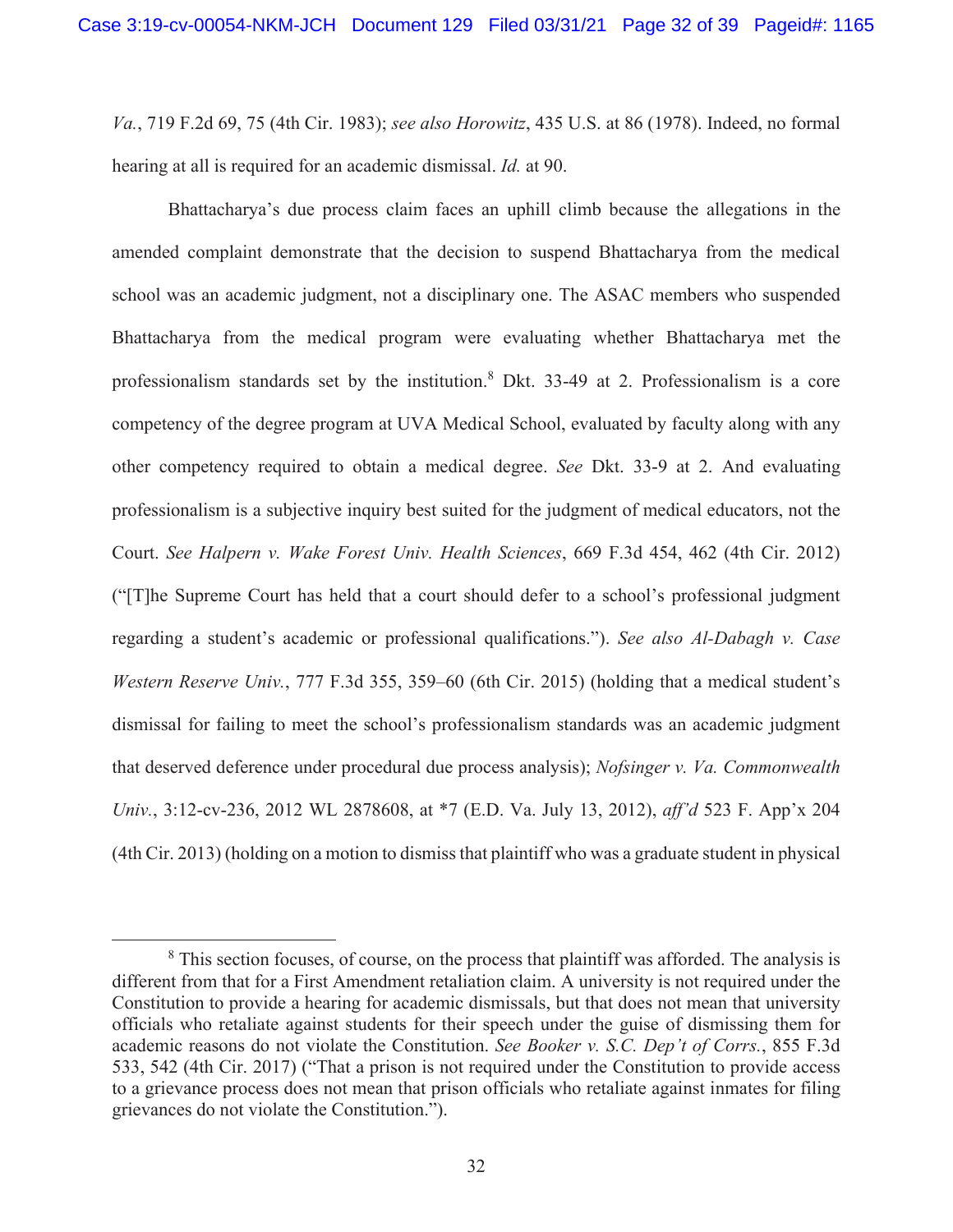therapy was "well aware that professionalism was a criterion used to evaluate her in her Clinical, and was also on notice that professionalism was at the very core of the Department's philosophy and thus necessary for her success in the program," making dismissal based in part on professionalism an academic judgment).

Accordingly, Bhattacharya was given more process than the Constitution required. Indeed, although the Constitution does not require a hearing before rendering an academic judgment, Horowitz, 435 U.S. at 90, Bhattacharya received one.<sup>9</sup> Further, the Constitution, not university policies and procedures, determines the process that is required. *See Mathews v. Eldridge*, 424 U.S. 319, 334–35 (1976). Thus, Bhattacharya's allegations that ASAC failed to abide by its own policies and procedures cannot support a claim that he did not receive constitutional due process.

Finally, nothing in Bhattacharya's amended complaint suggests that he was denied due process with respect to the NTO. Bhattacharya does not claim to have a property or liberty interest in being present on the UVA Grounds. In any event, he was given the right to appeal the NTO, which he did in July 2019. Dkt. 33-65. His appeal was subsequently denied. Dkt. 33-66.

For these reasons, Bhattacharya's procedural due process claim under Count II will be dismissed.

### **C. Count III: § 1985(3) Civil Rights Conspiracy**

Bhattacharya must plausibly allege the following elements to state a Section 1985(3) claim:

(1) a conspiracy of two or more persons, (2) who are motivated by a specific class-based, invidiously discriminatory animus to (3) deprive the plaintiff of the equal enjoyment of rights secured by the law to all, (4) and which results in injury to the plaintiff as (5) a consequence of an overt act committed by the defendants in connection with the conspiracy.

<sup>&</sup>lt;sup>9</sup> Bhattacharya also had notice of the professional standards he was expected to abide by, as well as notice of the consequences of failing to meet them, Dkt. 33-9 at 2–3.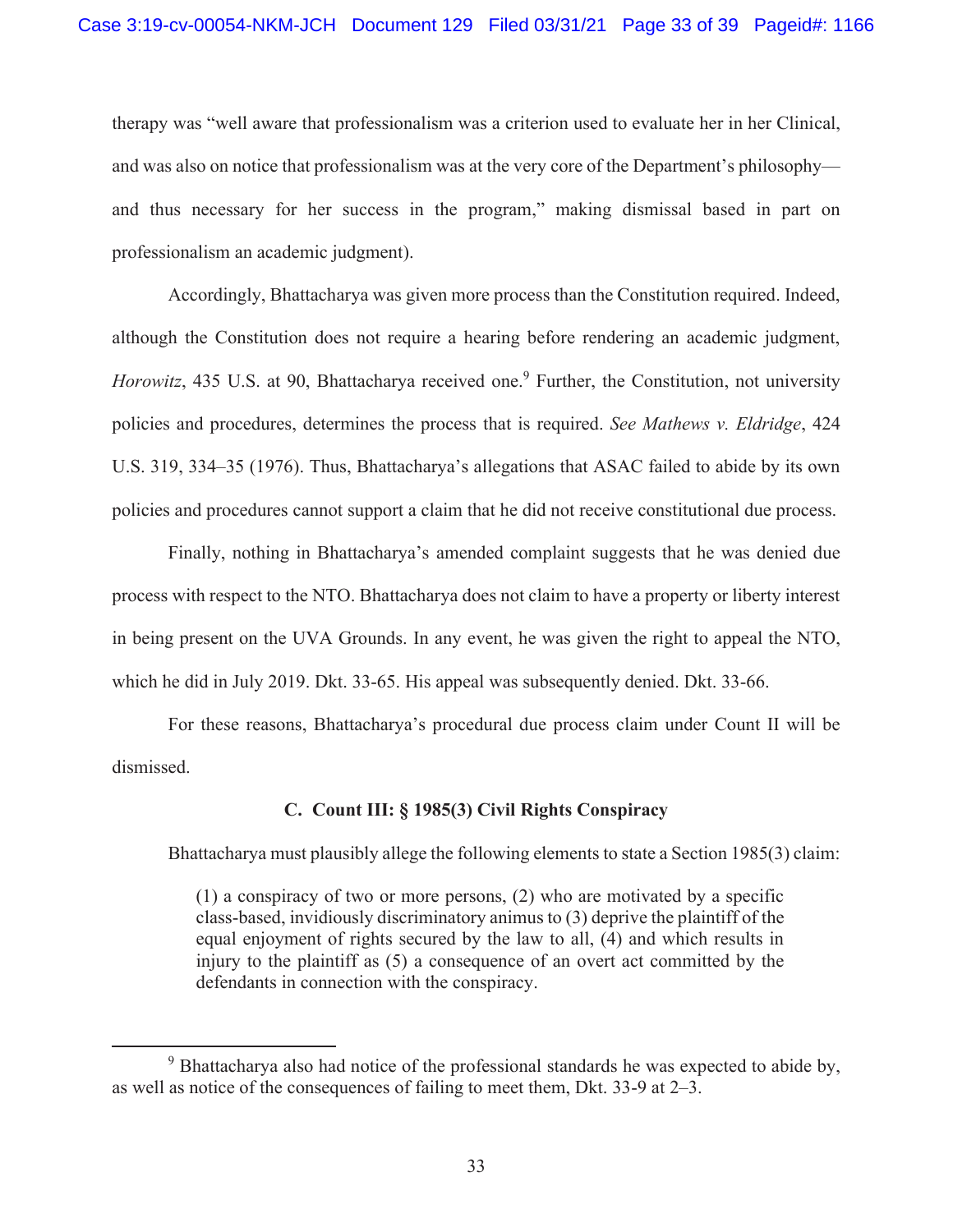*A Soc'y Without A Name v. Virginia*, 655 F.3d 342, 346 (4th Cir. 2011) (citing *Simmons v. Poe*, 47 F.3d 1370, 1376 (4th Cir. 1995)). "To meet the requirement of a class-based discriminatory animus, under this section the class must possess the 'discrete, insular and immutable characteristics comparable to those characterizing classes such as race, national origin and sex.'" *Buschi v. Kirven*, 775 F.2d 1240, 1257 (4th Cir. 1985) (citation omitted).

Bhattacharya argues that the class-based animus requirement should be read to encompass those who are discriminated against based on their political views. He points to the Supreme Court's decision in *United Brotherhood of Carpenters v. Scott*, 463 U.S. 825, 836 (1983), as evidence that § 1985(3) has not been interpreted to exclude conspiracies motivated by bias against groups who hold particular political views. Dkt. 115 at 30–32. Indeed, Bhattacharya argues that the Supreme Court expressly left this question open when it said, "[I]t is a close question whether § 1985(3) was intended to reach any class-based animus other than animus against Negroes and those who championed their cause, most notably Republicans." *Scott*, 463 U.S. at 836.

What Bhattacharya leaves out of his quotation, however, is what the Court went on to state in the following sentences: "the predominant purpose of  $\S$  1985(3) was to combat the prevalent animus against Negroes and their supporters."10 Moreover, the Supreme Court has expressed reservation in expanding the scope of § 1985(3) beyond race discrimination. *See Bray v. Alexandria Women's Health Clinic*, 506 U.S. 263, 269 (1993).

<sup>&</sup>lt;sup>10</sup> The Fourth Circuit provides additional detail of  $\S$  1985(3)'s history: "[The] failure or inability on the part of local southern governments to control the Klan was particularly troubling to Republican Congressmen. During this period, Republicans were leading supporters of the emancipation of blacks, and as a result frequently joined the blacks as common victims of Klan intimidation and violence." *Harrison v. KVAT Food Mgmt., Inc.*, 766 F.2d 155, 157 (4th Cir. 1985).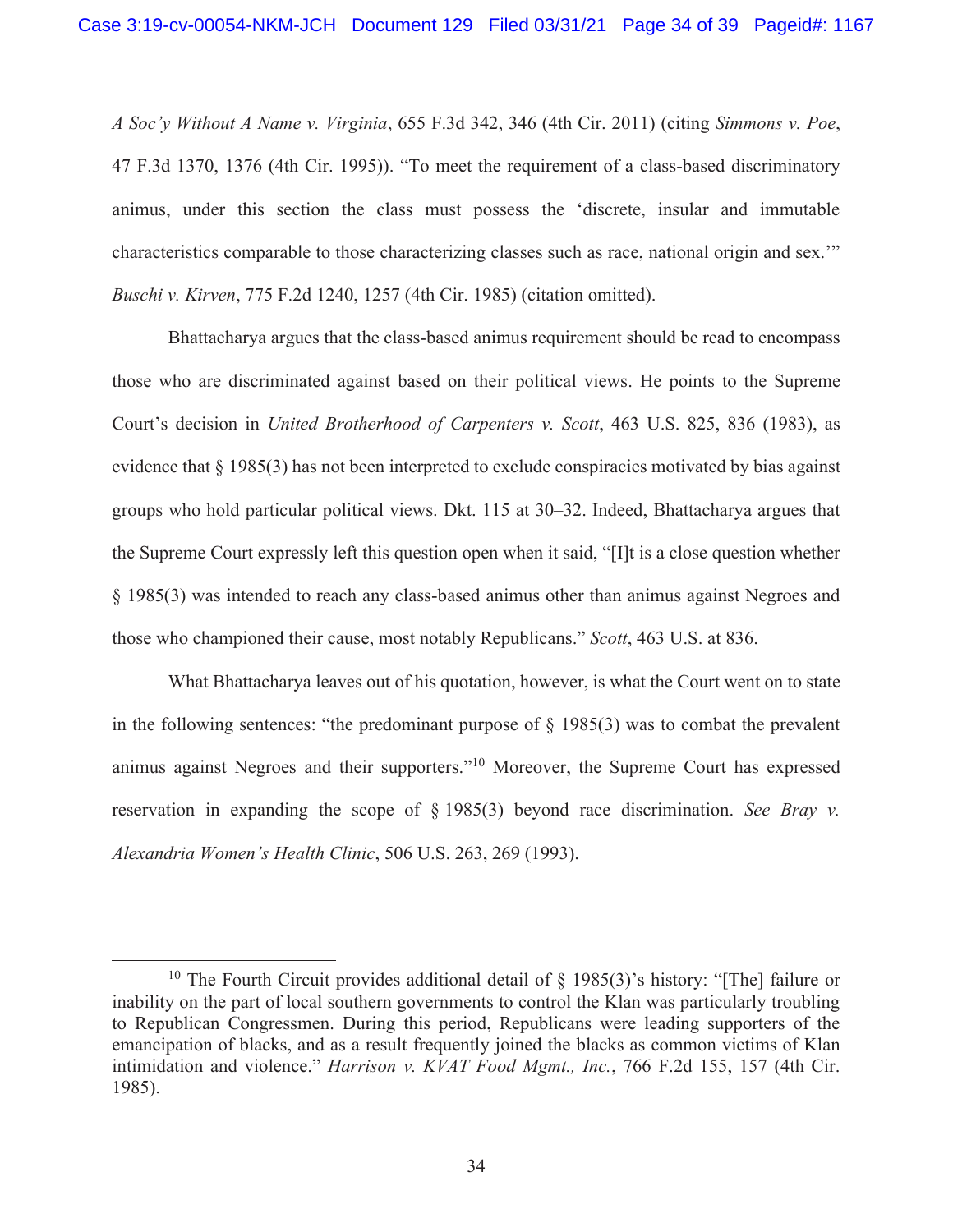To the extent the Supreme Court left the issue Bhattacharya presents open, the Fourth Circuit has foreclosed his argument. *Harrison v. KVAT Food Mgmt., Inc.*, 766 F.2d 155, 157 (4th Cir. 1985); *see also Farber v. City of Paterson*, 440 F.3d 131, 139, 143 (3rd Cir. 2006) (noting a circuit split over the question and siding with the Fourth, Seventh, and Eighth Circuits in holding that § 1985(3) "does not provide a cause of action for individuals allegedly injured by conspiracies motivated by discriminatory animus directed toward their political affiliation").

In *Harrison v. KVAT Food Mgmt., Inc.*, the Fourth Circuit specifically held that the Supreme Court's reasoning in *Scott* could not be extended to include claims citing discriminatory animus against a class formed around purely political views. 766 F.2d at 157. In coming to this conclusion, the Court addressed how the legislative history of § 1985, also known as the "Ku Klux Klan Act," made clear that the statute was intended to provide relief for those who suffered at the hands of Klan violence. *Id.* at 160–61. It also explained that the Supreme Court's opinion in *Scott* "exhibits a noticeable lack of enthusiasm for expanding the coverage of § 1985(3) to any classes other than those expressly provided by the Court." *Id.* at 161. The Court's later decision in *Bray* not to extend the scope of invidious class-based animus in § 1985(3) to include discrimination based on opposition to abortion only serves to emphasize this point. 506 U.S. at 269; *see also Buschi*, 775 F.2d at 1258 ("It is obvious that, whether we take the majority or the dissenting view in *Scott*, the class protected can extend no further than to those classes of persons who are, so far as the enforcement of their rights is concerned, 'in unprotected circumstances similar to those of the victims of Klan violence.'") (quoting *Scott*, 463 U.S. at 851 (Blackmun, J., dissenting)).

Bhattacharya has expressly acknowledged that the bias against him was not motivated by any discriminatory animus toward his race or national origin. Dkt. 115 at 31. Rather, his contention is that the alleged conspiracy was motivated by animus based on "ideological views." Dkt. 33 at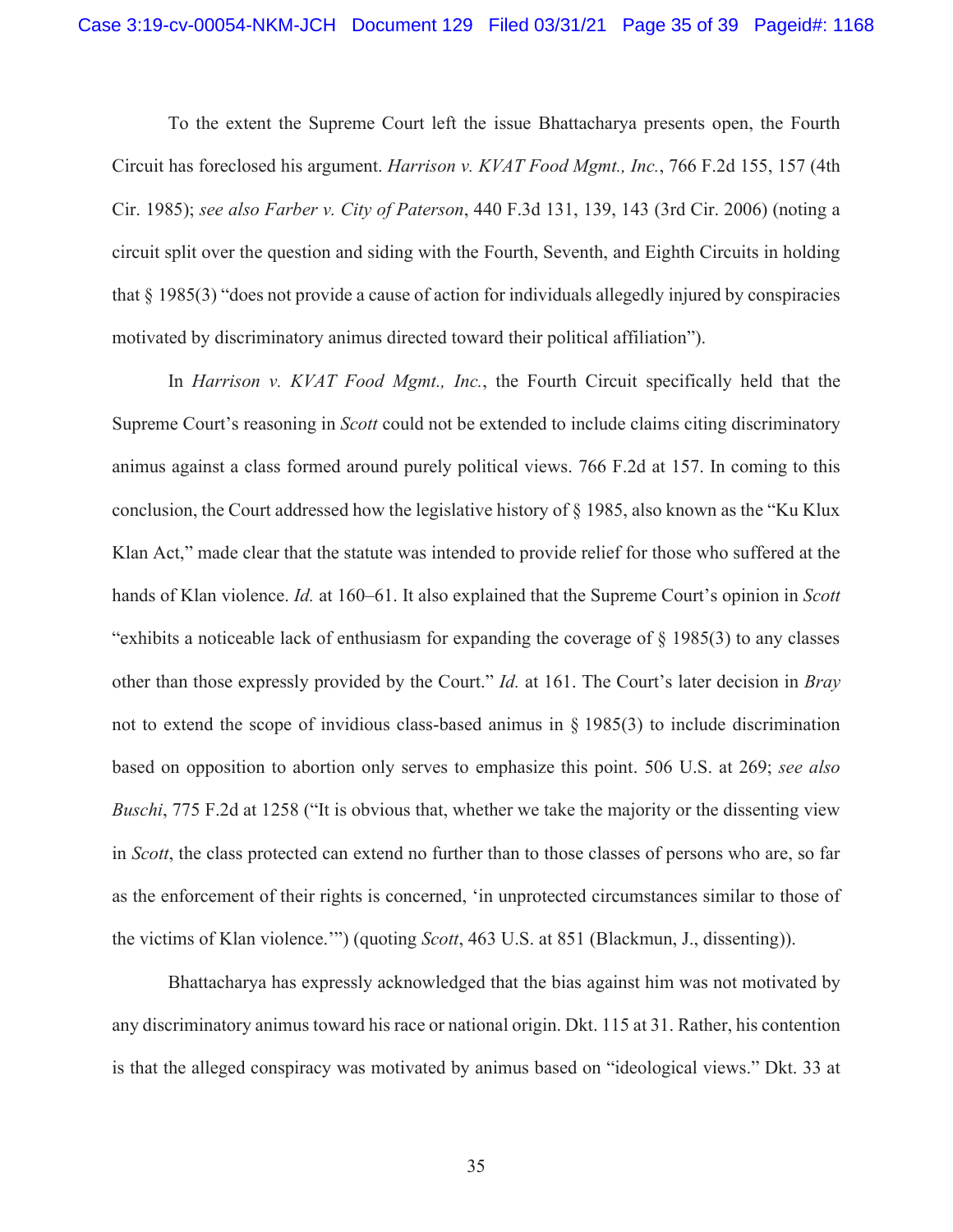52. But this is not the type of class-based discriminatory animus that is cognizable under § 1985(3) in this Circuit. *See Harrison*, 766 F.2d at 157. The class Bhattacharya cites is not one in "unprotected circumstances" remotely similar to those who were victims of Klan violence, nor does he cite political views in support of such victims that might subject him to such violence. *See Buschi*, 775 F.2d at 1258.

Finally, Bhattacharya's conspiracy claim also fails because Peterson, Kern, and Rasmussen are protected by the intracorporate conspiracy doctrine, which the Fourth Circuit has applied in the civil rights context. *Id.* at 1251–52. The intracorporate conspiracy doctrine protects individual defendants who are employees of a corporation and were acting in their capacities as employees in connection with the alleged conspiracy. *Id.* at 1252. "Simply joining corporate officers as defendants in their individual capacities is not enough to make them persons separate from the corporation in legal contemplation. The plaintiff must also allege that they acted other than in the normal course of their corporate duties." *Id.* (internal quotation marks and citation omitted). Only if corporate employees have "an independent personal stake in achieving the corporation's illegal objective," *Greenville Publishing Co. v. Daily Reflector, Inc.*, 496 F.2d 391, 399 (4th Cir. 1974), or if corporate employees' acts in furtherance of a conspiracy were "unauthorized," *Buschi*, 775 F.2d at 1253 (internal quotation marks and citation omitted).

Here, Bhattacharya's amended complaint and attached exhibits allege that Peterson, Kern, and Rasmussen were UVA Medical School faculty members. Dkt. 33 at 1. None of his allegations support a reasonable inference that Peterson, Kern, or Rasmussen conspired with anyone outside UVA, or that they were not acting in their capacities as UVA Medical School faculty members in participating in the decision to suspend Bhattacharya. To the contrary, Rasmussen's discussion with Bhattacharya at the microaggression panel discussion, Peterson's meeting with Bhattacharya,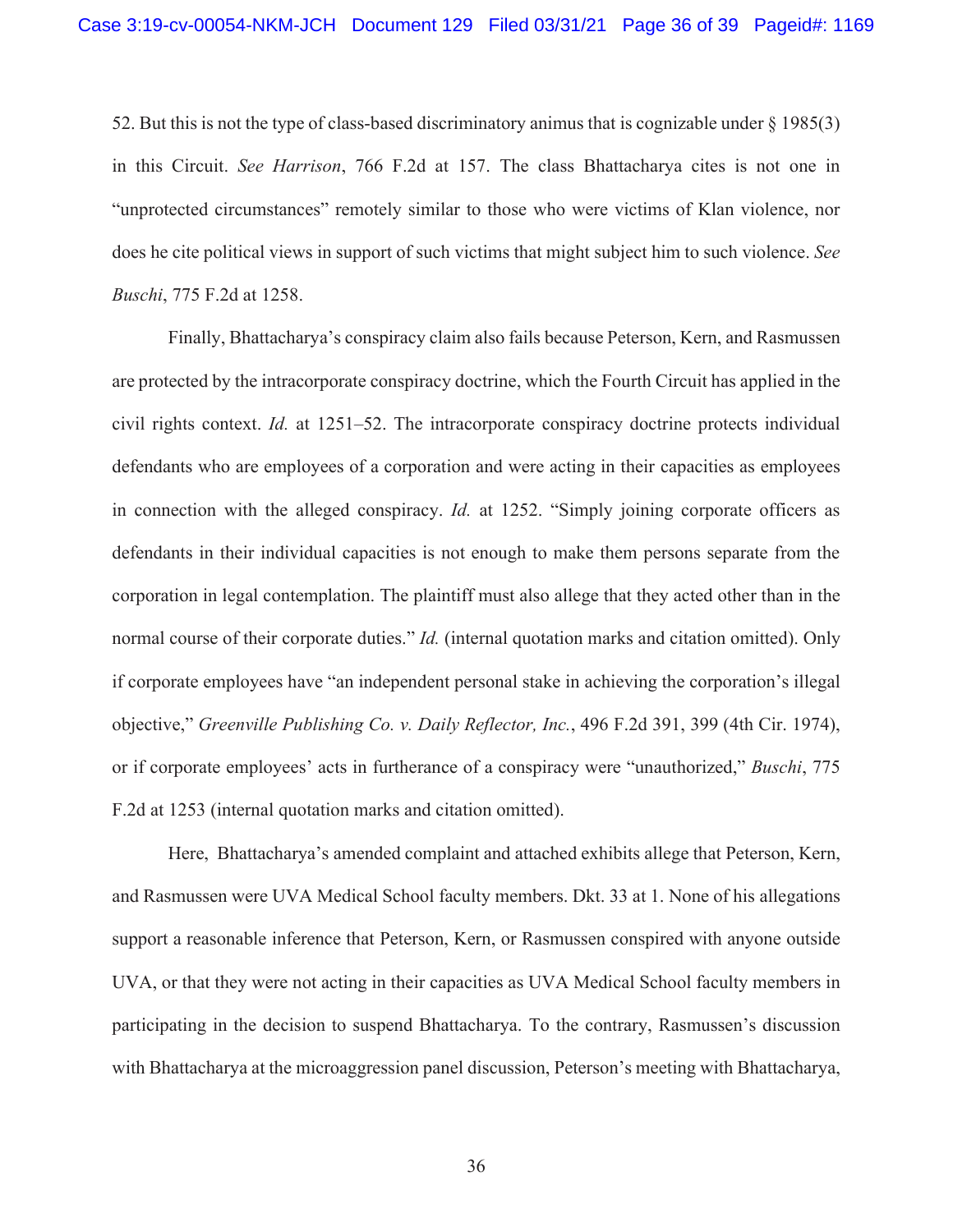Kern's Card, and Kern's attendance at the ASAC's meetings all occurred at UVA Medical School and in relation to the Individual Defendants' responsibilities as faculty members. Moreover, Bhattacharya's conclusory allegations, Dkt. 33 ¶¶ 161–62, lack factual support and do not support an inference that the Individual Defendants' acts were unauthorized or that they had an independent personal stake in Bhattacharya's suspension. Thus, the Court concludes that the Individual Defendants are protected by the intracorporate conspiracy doctrine.

For these reasons, Bhattacharya's § 1985(3) claim will be dismissed.

# **D. Count IV: Va. Code § 18-499–500 Conspiracy to Injure in Trade, Business, or Profession**

Bhattacharya alleges that Defendants Peterson, Kern, and Rasmussen are liable to him for violating Virginia Code § 18.2-499. The statute states in relevant part, "Any two or more persons who combine, associate, agree, mutually undertake or concert together for the purpose of (i) willfully and maliciously injuring another in his reputation, trade, business or profession by any means whatever . . . shall be jointly and severally guilty of a Class 1 misdemeanor." Va. Code. § 18.2-499.<sup>11</sup> "To ultimately prevail under the Virginia conspiracy statute, a plaintiff must prove by clear and convincing evidence the following elements: (1) concerted action; (2) legal malice; and (3) causally related injury." *Schlegel v. Bank of Am., N.A.*, 505 F. Supp. 2d 321, 325 (W.D. Va. 2007).

A claim under these statutes "focuses upon conduct directed at property, that is, one's business, and applies only to conspiracies resulting in business-related damages." *Buschi*, 775 F.2d at 1259 (internal quotation marks omitted); *see Shirvinski v. U.S. Coast Guard*, 673 F.3d 308, 321 (4th Cir. 2012) (stating it is "well-settled" that the Va. Code § 18-499 does not apply to "personal

 $11$  Section 18.2-500 creates a private cause of action for parties injured under this statute, permitting them to recover treble damages.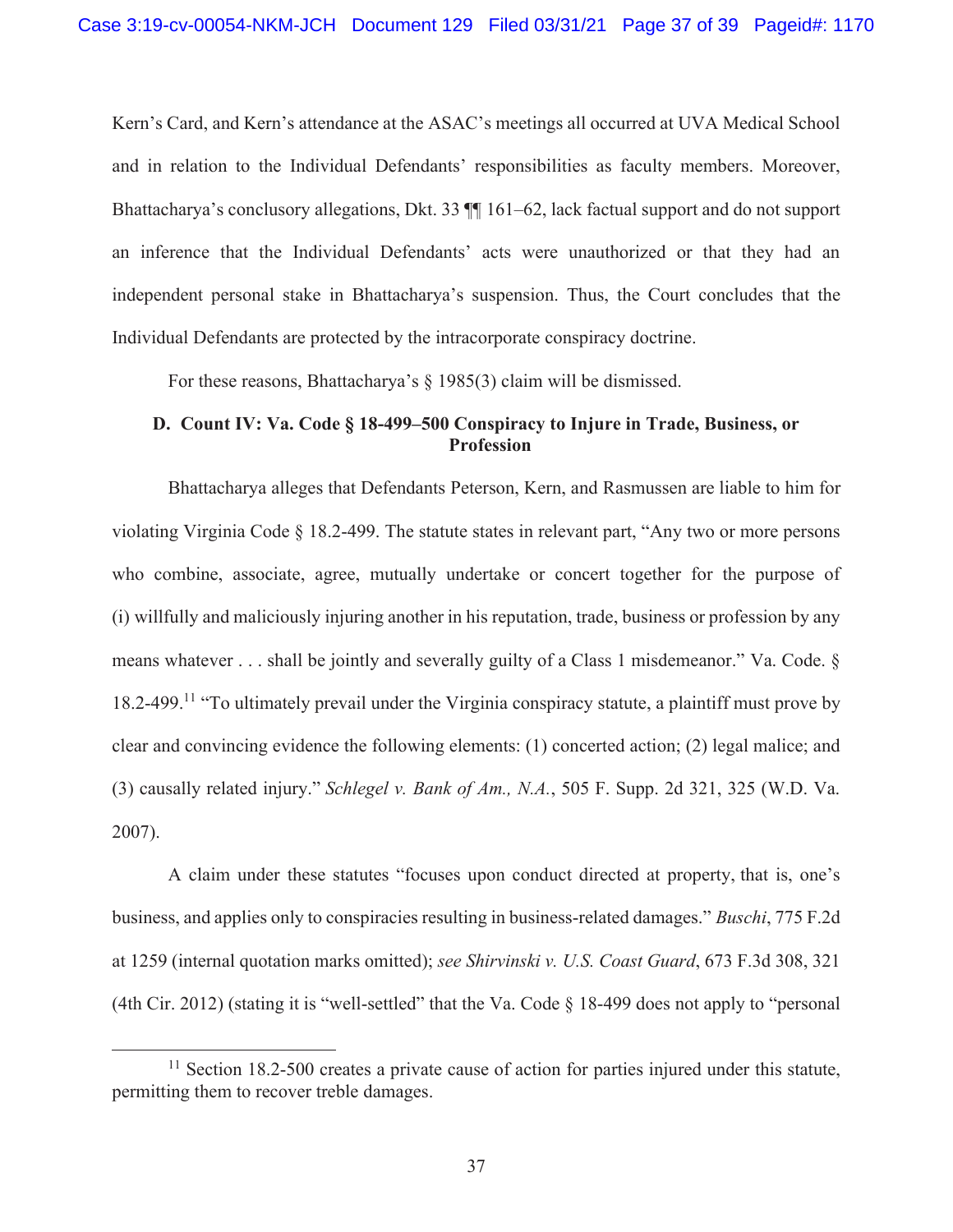or employment interests") (citing *Andrews v. Ring*, 585 S.E.2d 780, 784 (Va. 2003)). The statute does not cover a claim that only relates to "employment and possible injury to their employment reputation" because the claim does not include any "business-related injury." *Buschi*, 775 F.2d at 1259*.* 

Bhattacharya alleges that the purported co-conspirators conspired to deprive him "of the ability to complete his medical school studies and enter the medical profession." Dkt. 33 at 53. He does not raise anything more than a harm to his interest in pursuing employment.<sup>12</sup> He does not allege to have any existing stake or interest in a business, let alone one that was the target of a conspiracy. Rather, he claims injury to a future interest in employment, which does not raise a right to relief under the statute. *See Shirvinski*, 673 F.3d at 321 (denying claim under Va. Code § 18-499 where plaintiff suffered harm to only his "personal employment prospects"); *Marcantonio v. Dudzinski*, 155 F. Supp. 3d 619, 636 (W.D. Va. 2015) (holding that harm to a future business or employment interest is not cognizable under Va. Code. § 18-499).

Finally, for the same reasons noted above, Bhattacharya's conspiracy claim also must fail because Peterson, Kern, and Rasmussen's actions fall under the intracorporate conspiracy doctrine. *See Buschi*, 775 F.2d at 1251–53.

Accordingly, because Bhattacharya's alleged harm falls outside the scope of the statute and the Individual Defendants are protected by intracorporate immunity, the Court will dismiss the conspiracy claim under Virginia Code § 18.2-499.

<sup>&</sup>lt;sup>12</sup> Bhattacharya argues that his pursuit of the practice of medicine is an interest in a *profession*, not *employment*. The Court sees no cognizable difference between the two for purposes of the Virginia statute, and moreover, Bhattacharya has provided no argument delineating the difference.